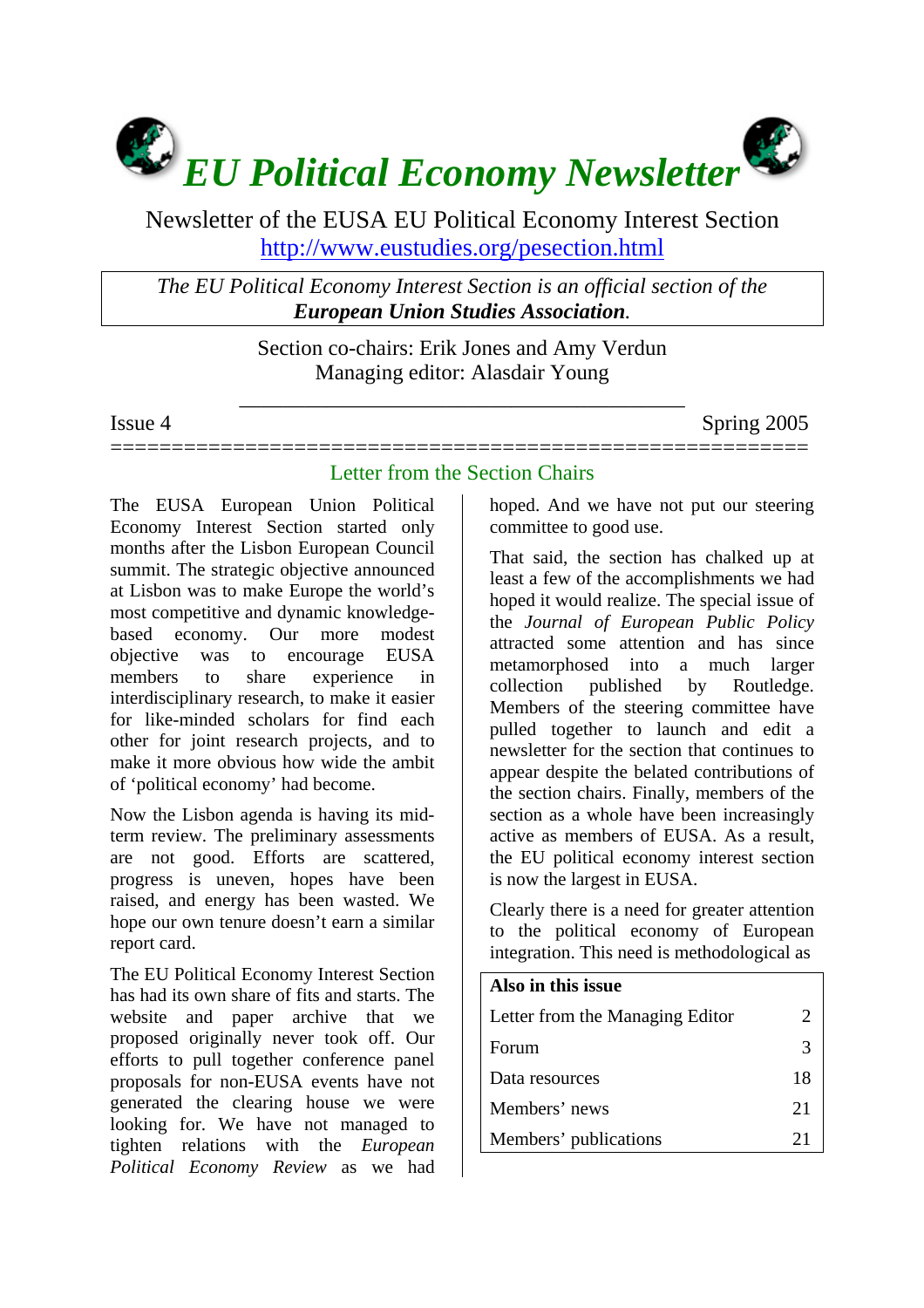well as substantive. We started this interest section to help those working with different techniques and different assumptions in order to answer different questions to gain insight and access across the literature. Since the section began, the literature has only expanded − expanding the need for a common network along with it. And while we salute the development of interest sections with a more specific focus on economics or public policy, we hope that the political economy section can continue to serve as a meeting point for the wide variety of perspectives.

The substantive need for a political economy interest section is apparent in the poor performance of the Lisbon strategy. More broadly, it is apparent in the failure of European politicians and policymakers to capitalize on the completion and expansion of the internal market. At the moment, European economic policymaking is dominated by three agendas. There is a Maastricht agenda aimed at the development of Europe as a zone of macroeconomic stability; a Lisbon agenda intended to make Europe the world's most competitive and dynamic knowledge-based economy; and a Laeken agenda which aspires to bring 'Europe' closer to 'the people' in order to bolster support for integration as a project.

These three agendas were conceived separately. And yet it has become clear

over the past few years that these agendas are deeply interdependent. Macroeconomic stability depends upon the dynamic flexibility of European markets. Market flexibility depends upon popular support for welfare state reform. Popular support depends upon economic performance. In the virtuous circle, the European economic is stable, competitive, and consensual. In the vicious circle, it is unstable, moribund, and conflictive. At the moment Europe lies between these extremes. The challenge is not just to locate where Europe is headed, but also to ensure that it develops along a virtuous path. This challenge cannot be addressed by focusing on economics or politics in isolation. Clearly a more encompassing perspective − or set of perspectives − is required.

In closing we would like to thank Valerie Staats and Joe Figulio for their tireless support of our efforts. We would also like to thank Alasdair Young, Mary Farrell, and Tal Sadeh for helping us to maintain contact with the wider section. And we would like to thank James Walsh and Orfeo Fioretos for consistent − and consistently good -advice. Finally, we would like to thank all of you who are members of the EUSA EU Political Economy Interest Section. It has been a fun five years working on the section. We wish you all the very best for the future.

Amy and Erik

## Letter from the Managing Editor

=========================================================

=========================================================

Like Amy and Erik, I will be stepping down with the EUSA Conference in Austin and this issue of the Newsletter. Although this Newsletter has not engaged as many of you as consistently as I would have liked, I hope you have found it interesting. There is certainly plenty of room for whomever comes after me to improve it.

I would like to take this opportunity to thank publicly Mary and Tal for their

contributions to the Newsletter over the past two years; their input and effort have been far greater than mine. I would also like to thank Amy and Erik for founding the Interest Section and for leading it for so long and so well. I look forward to seeing many of you in Austin and wish you all the best.

Alasdair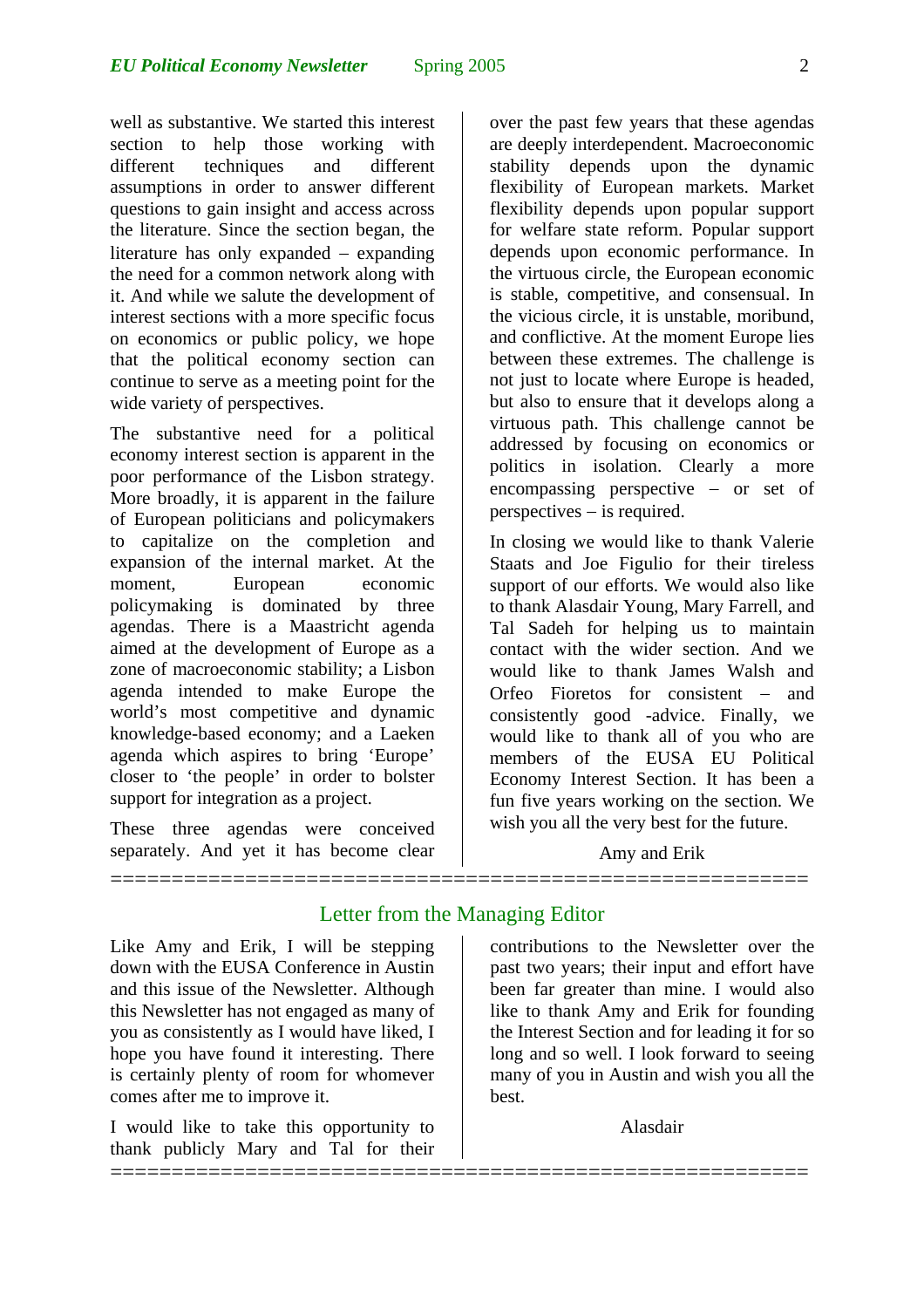### Review Forum

## **Mary Farrell, Forum Editor Introduction**

2005 looks like being an auspicious year for the processes of integration in the European Union. For those outside the EU, it must seem that the EU is advancing towards deeper integration internally and is poised to expand its role in the world through the promotion of regional integration strategies in other regions. Having just gone through the latest round of enlargement, bringing the community to a total of twenty-five countries, and with other countries waiting in the wings, the EU can now be seen as an economic powerhouse on the world stage, with a dominant share of global trade. Even if the stigma of political inadequacy still taints this image of the EU as an actor capable of exercising its influence, in contrast to the United States, internally there is every indication of the kind of dynamism that permeated the politics and integration movement of the 1980s, which emanated from the proposal to establish a single European market.

There is much to be accomplished in the coming years, if the EU is to deliver on the promises made to the citizens of the EU-15 countries, and if it is to meet the expectations built up both among the new states and the aspiring states. The possible failure to protect, defend and represent the interests of its growing and diverse constituency becomes for the EU a potential source of instability, and ultimately weakens the legitimacy of the EU in the eyes of its citizens and the political interests that make up this widening community. Similarly, the EU as a model of integration has attracted the interest and attention of political communities elsewhere, searching for cooperative arrangements to deal with a variety of common problems. Even when there is no desire to emulate the EU model,

the diversity of governance and policy networks that have been created in the European model constitute a 'laboratory' for study and comparison, it offers a useful benchmark against which to assess other regional structures of governance, and it may point to pitfalls to be avoided.

This year begins with the great challenge for the individual member states to convince their publics to ratify the Constitutional Treaty. Everything that could be done at the supranational level has been done – the discussions in the European Convention, the negotiations among different interests, the drafting of a text acceptable to all countries, and finally the agreement of member governments at the European Council summit in late 2004. The next, and last phase is ratification by each state, including in the case of at least 10 countries public referendums. At this stage, we must await the outcome of each national vote. But many of the treaty's supporters (and indeed also its opponents) remain concerned about the limited public knowledge and understanding of the rationale for the new treaty, much less the implications of the constitution for democracy and decision-making in the EU.

The year also begins with a new Commission, which has the difficult task of keeping the EU functioning effectively over the next few years. Despite the initial approval of Barroso's choice of Commissioners, controversy once more surrounded the group before the dust settled and a new team was finally approved by the European Parliament. With 25 countries and no additional resources, the Commission has to both find the basis for consensus on the finances for 2006-13 and work with the other European institutions to find a resolution to the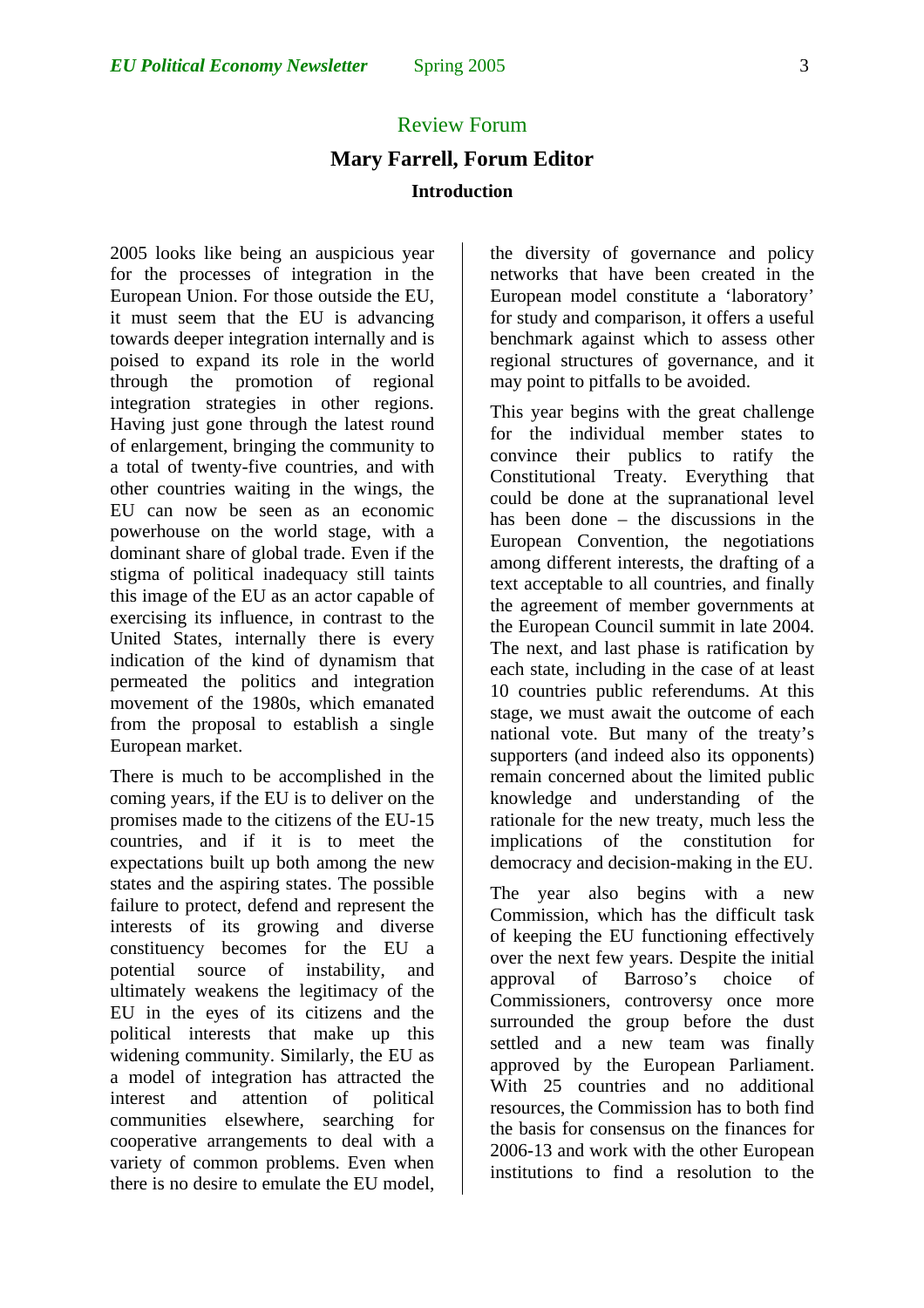impasse of the Growth and Stability Pact. In the meantime, the European economies have not been showing impressive growth rates and the average growth rate is below that of either the United States or Japan.

For the Commission, and indeed even more so for the national governments, the question is how to restore growth. Can European economic growth be restored, or must there be a compromise with the other goal of stability, which lies at the heart of the European monetary union? Is there a dilemma, and can Europe resolve this dilemma? Stefano Fella presents some thoughts on this dilemma and recent attempts to resolve it. Michelle Cini looks at the new programme of the Barroso Commission and evaluates the prospects for real outcomes and positive results over the next few years. Mary Farrell takes a brief look at the EU's policy of 'expanding the regional integration model', and considers whether the EU model is indeed exportable.

#### **Growth and Stability? The European Union's Dilemma**

#### Stefano Fella, *University of Trento*

As the European Union adjusts to a new phase of integration with 25 member states and an uneasy start to the new term of office for the European Commission led by José Manuel Barrosso, there are many challenges to be faced if the EU is to meet the array of commitments and deliver on the promises that have already been made. Clearly, the ratification of the Constitutional Treaty by all the member states will test the political skills of each national government, as well as providing a barometer of the degree of popular support for European unity.

Although there are contentious issues, such as the negotiations over the application for membership by Turkey and the trade talks under the Doha Development Agenda, it is the internal issues that may prove most difficult to resolve and may well test the limits of integration to a degree not experienced since the 'empty chair' policy of France's President de Gaulle during the 1960s, which was to eventually lead to the Luxembourg Compromise and the retention of the national veto. Although the single market programme of the 1980s provided the opportunity to discard or limit the use of this veto, Europe is once more witnessing a resurgence of 'national interest' as individual countries seek to resolve economic problems such as low growth, rising unemployment and greater levels of insecurity among both the employed and the jobless in society.

At the heart of Europe's current problem is the failure to resolve the dilemma of 'growth or stability?'. The Growth and Stability Pact was adopted in 1996 as a mechanism to tie in the euro area governments to certain commitments on budget deficits once the single currency came into circulation. More than anything else, the pact was a way to build the credibility of the eurozone's monetary authorities and implicit in the arrangements was the view that growth would be facilitated through the practice of sound public financial management.

However, the actual growth rates in the eurozone's economies have not been impressive. The 2% average GDP growth rate over the past year is much less than that of either the United States or Japan. To complicate matters further, there are quite sharp differences in the growth rates across the major European countries. Germany's gross domestic product (GDP) grew by only 1.5% in 2004, while its neighbour, France, attained a 3% growth rate. An *Economist* poll (12 February 2005) predicted a growth rate for the euro area of 1.6% in 2005, compared to a forecast of 3.5% for the US. Across the euro area, the differences in aggregate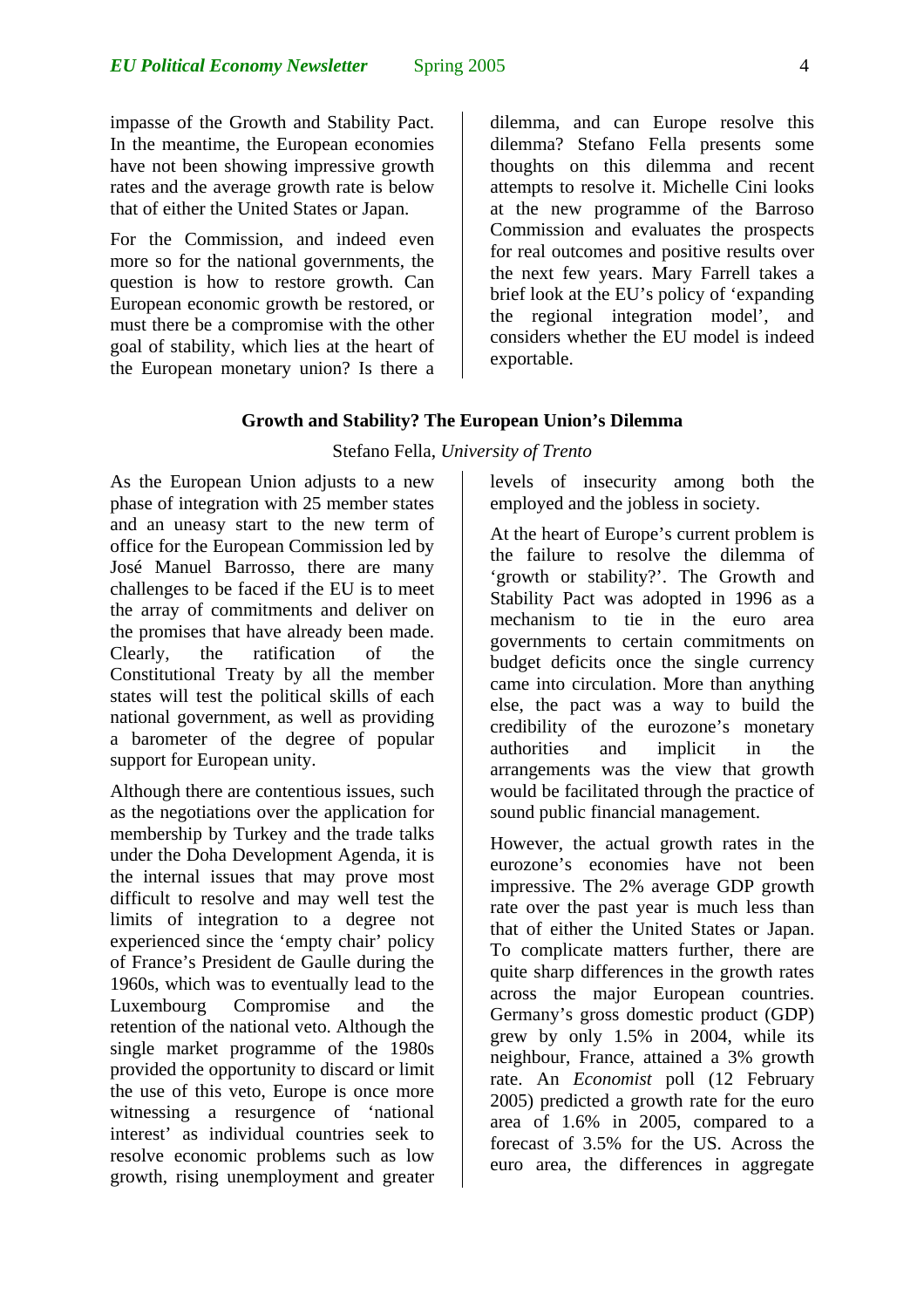growth rates are more difficult to resolve since the factors driving growth vary considerably (while a single interest rate policy works best when there is a convergence of economic growth rates). In France growth has been driven by the strength of domestic consumption. In Germany a more cautious society harbours fears of unemployment and has held back from spending, leaving the energy for growth largely in the external sector. In other countries − notably Belgium, Ireland, Italy and Spain − a booming property market has supported strong consumer confidence and a feeling of wealth from rising asset values has kept consumer spending levels robust.

In the new member states growth rates have, on balance, been much more favourable. In Poland, the Czech Republic, Hungary, Slovakia and Slovenia growth averaged 4.6% in 2004, compared with 3.5% in the year before accession. The three Baltic countries − Estonia, Latvia and Lithuania − performed even better, with an average growth rate for 2004 of 6.7%. The new member states have a major advantage in the low wage costs and low levels of taxation compared to the EU-15, and this has been the key to growth.

In 2000, the EU-15 member states agreed to the Lisbon Strategy, with the aim of making the EU the most competitive, knowledge-based economy in the world by 2010. Despite the consensus among the member states and persistent government preoccupation with the search for faster economic growth, very little action was taken in the wake of the Lisbon summit. In 2003, the Sapir Report on the Growth and Stability Pact<sup>[1](#page-7-0)</sup> endorsed the need for a commonly agreed set of rules in the area of fiscal policy, partly because of the longrun threat that high levels of debt could pose to Europe's financial stability. The report also stressed that undisciplined and uncoordinated policies could lead to high real interest rates, an outcome that would be detrimental to growth and likely to

discourage foreign direct investment. The report stressed the importance of coordination and rules, the early detection of budgetary problems, and for countries to aim for a symmetric budgetary stance across the business cycle while still allowing for a degree of flexibility in the short-term.

Significantly, this report reiterated the importance of the European Commission having a stronger role in monitoring national budgets and being able to decide when to issue warnings without having to consult other European institutions. The report advocates retaining the 3% deficit ceiling and calls for a redefinition of the exceptional circumstances that might permit a state to exceed the deficit ceiling. Very little lee-way in fiscal variation from cyclical balance was in fact envisaged, and instead the report suggests that governments could use the surplus budgetary funds collected during boom years to create a 'rainy-day fund' to cover any deficit that might arise during an economic down-turn. Politicians would have to resist pressures for additional spending in periods of low growth. To ensure fiscal restraint, the Sapir Report recommended that withdrawals from the fund would have to be recommended by the Commission and authorised by the Council and the member state concerned.

The message remains that Europe needs a high and sustainable level of economic growth in order to maintain social cohesion and to manage the future problems that contemporary demographic trends will throw at policymakers. The region must already prepare for how it will facilitate future burden-sharing. The recent accession of 10 new member states, as well as possible future enlargements, make for a greater number of countries with lower per capita incomes, and these countries must grow faster to catch-up. It is both politically necessary and economically desirable.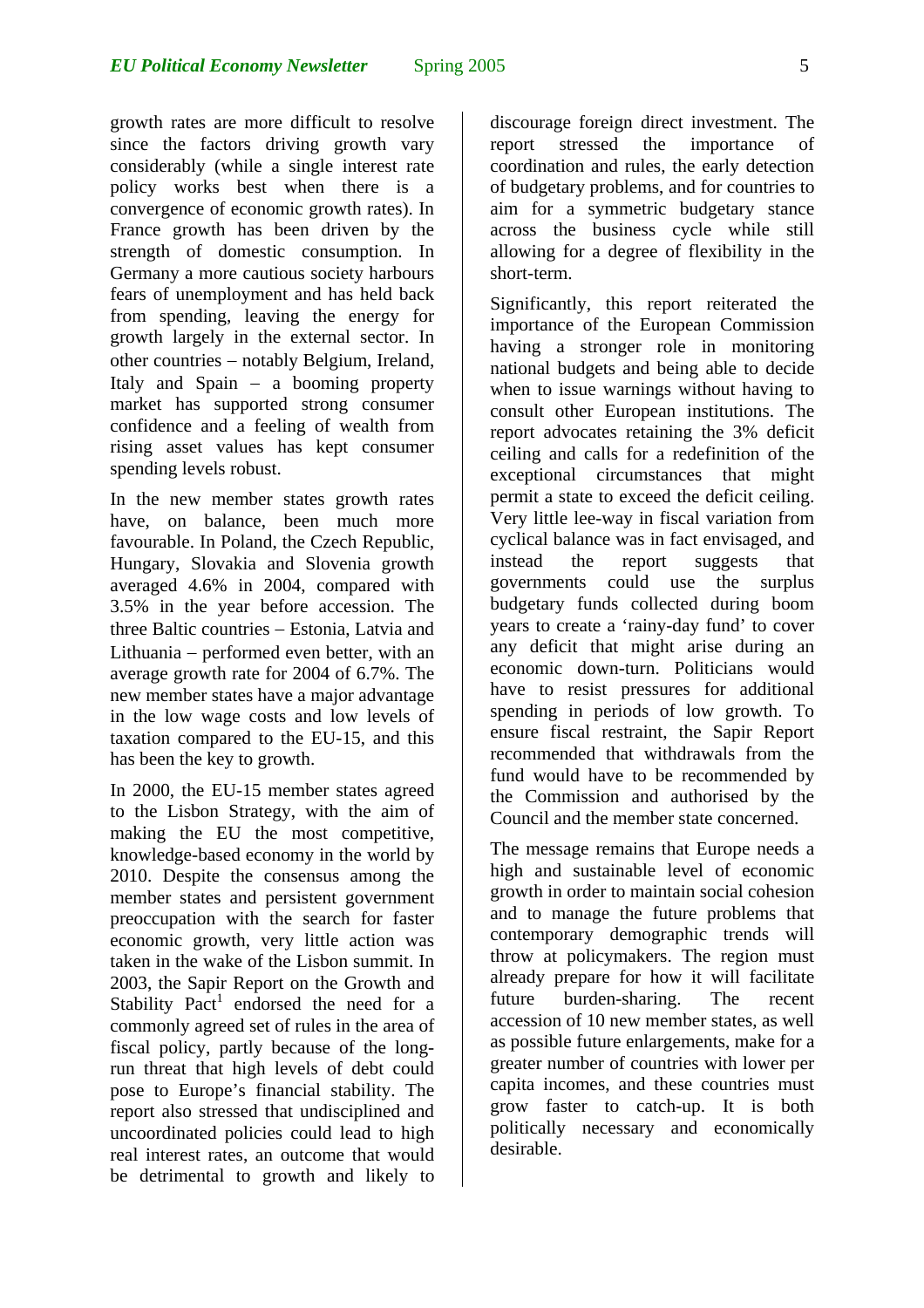More generally, but no less importantly, the EU must prove its value-added to the citizens of all the member states. There is much less consensus around the idea of European unity, and the vision of an 'ever closer union' no longer serves as the rallying cry for action in the way that it did in the past. For several decades after its establishment, the EU was largely an elitedriven project, supported by national political elites and supranational bureaucrats from the founding states, all of whom shared the memory of a destructive war and a desire to create the conditions within Europe that would make war impossible in the future.

From the 1980s, the political elites were joined by business elites who threw their support behind the Single Market Programme and the subsequent programme for monetary union. During this period of both widening and deepening the European integration project, popular support for the project was at best indifferent, and at times very muted. But the European Union project was still in a position to deliver economic, social, and political benefits – the social contract between national governments and their citizens was in large measure replicated at the European level, and the citizens could enjoy the prospect of continued prosperity as integration processes moved forward.

Under conditions of lower (or zero) growth, however, the social and political costs are likely to be high, all the more so when there is no unifying rationale for European integration around which to build broad public consensus. Low growth affects business confidence and hence levels of investment, leading to a vicious cycle of weak growth, unemployment, falling levels of government revenues and rising demands for redistribution policies. What are the options available to European and national governments to ensure longterm growth and, ultimately, the support of popular opinion?

Until now, the implicit view was that growth would emerge out of the internal market, strengthened by the credible framework of the monetary union with its emphasis upon price stability. At the heart of this integrated market and single currency is the European regulatory framework, supranationality coexisting with the coordination of national macroeconomic policies. The dense network of European coordination processes seems an impressive result of the commitment to the integration model, all the more so since many of these processes take the form of 'soft' regulation rather than 'hard' laws. A typical example of the soft regulatory approach is the Open Method of Coordination, where the member states agree on common goals (for example, in employment) and combine these with the use of indicators to measure progress towards the goals, and making use of benchmarking and guidelines, with the requirement for member states to report annually to the Commission on the national initiatives and actions adopted at the country level to reach the agreed goals.

One of the problems with this loose regulatory approach is the general absence of precise proposals – the exception is in the area of monetary policy, where rules and targets have been specified with some precision. For many analysts, this lack of precision and the failure to link national initiatives to structural economic reforms provide an explanation for the failure to secure positive outcomes in the areas of employment and growth. Following this line of thinking, the argument is that active labour market policies (such as training schemes, job-centres and the dissemination of information on vacancies) are inadequate without changes to employment protection legislation. The broader implications arising from this line of reasoning point to the requirement for national governments to pursue fundamental reforms to the national social model that had served the respective countries well in the past. Not surprisingly,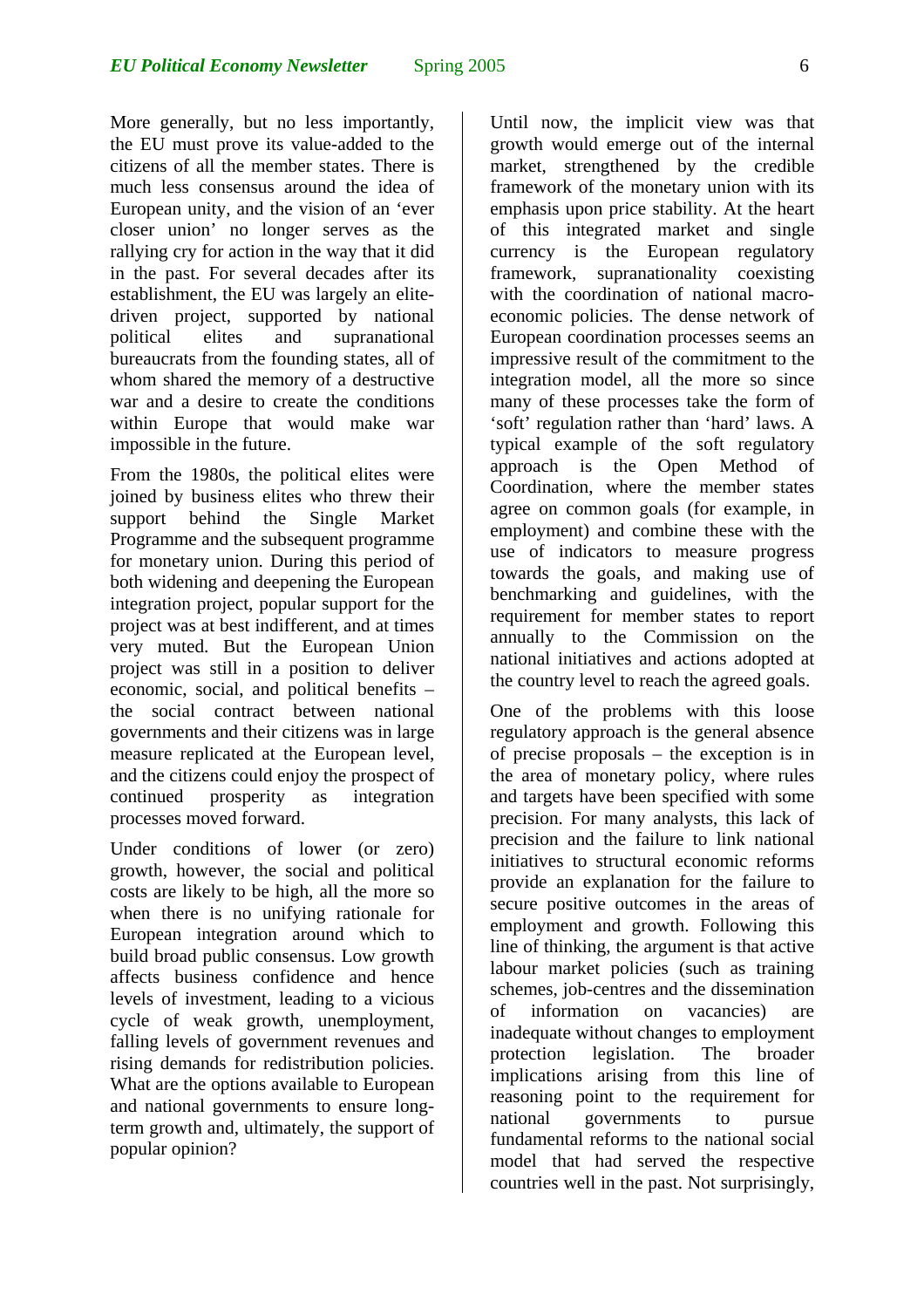there is much popular and indeed political opposition to such proposals. In Germany and France, for instance, governments are evidently trying to balance the demands for structural reform against social and political resistance.

This conflict between the pressures for national structural reforms to accompany European level policies of integration, and the national political pressures and demands from specific interest groups encapsulates the tensions between national politics and European-level initiatives on stability. Is this conflict likely to produce an impasse, with national governments continually caught up in the dilemma of choosing to go for stability at the expense of growth, or vice versa? So far, the outcome of European integration has favoured (price) stability without much real impact upon growth. Yet, the experience of the central and eastern European countries has been one of positive growth, and accession has provided opportunities for further growth. The challenge is to replicate this experience in the EU-15 economies, particularly the larger ones. To do this with fairly evenly spread results will require both economic and political action.

The question is what needs to be done? Economists would tend to focus upon a set of recommendations covering the provision of incentives to facilitate market liberalisation and enhanced flexibility, an improved investment climate for business (including small and medium-sized enterprises), investment in research and development, and improved quality of education provision. One of the recommendations of the Sapir Report was that government should work to make the European single market more dynamic, and speed up the implementation of the liberalisation directives.

The political response has to come from the national governments. The message of the Kok Report of the High Level Group on the Lisbon Strategy (presented in

November 2004)  $2 \text{ was that achieving}$  $2 \text{ was that achieving}$ higher growth and employment requires committed and convincing political leadership by national governments, as well as at the European level. The report advocated greater political ownership of the Lisbon Strategy through a multi-level approach, with the European Council taking the lead in driving the strategy forward, and the member states preparing national action programmes to commit themselves to delivery and, critically, to engage citizens in the process.

There are some similar messages in the Sapir and Kok reports, and both share the view that Europe must now take action on the reforms and adjustments that it committed itself to in the past, and especially important is the consensus on structural reform and liberalisation. However, the Kok Report deals with the context of enlargement and was presented as an inquiry to address the concerns of European citizens about how the accession of new members might affect the existing distribution of benefits and burdens. Still, the orientation differs in another important way through the specific focus on enlargement, which is described as 'the most successful act of foreign policy that the EU has ever made.'

Although the Kok Report seeks to outline the multiplicity of benefits that can accrue to everybody as a result of enlargement, the recommendations serve several distinct aims. The emphasis on growth and convergence is both familiar and unsurprising, so too the urging of national governments to open their borders to workers from the new states as soon as possible, and the advocacy of structural spending on environment, infrastructure, human resources and education in the new member states. Unwittingly perhaps, the report has hit upon what is most likely to be the principal driver of growth in the coming years – namely the dynamic states of central and eastern Europe as they continue the catch-up phase of their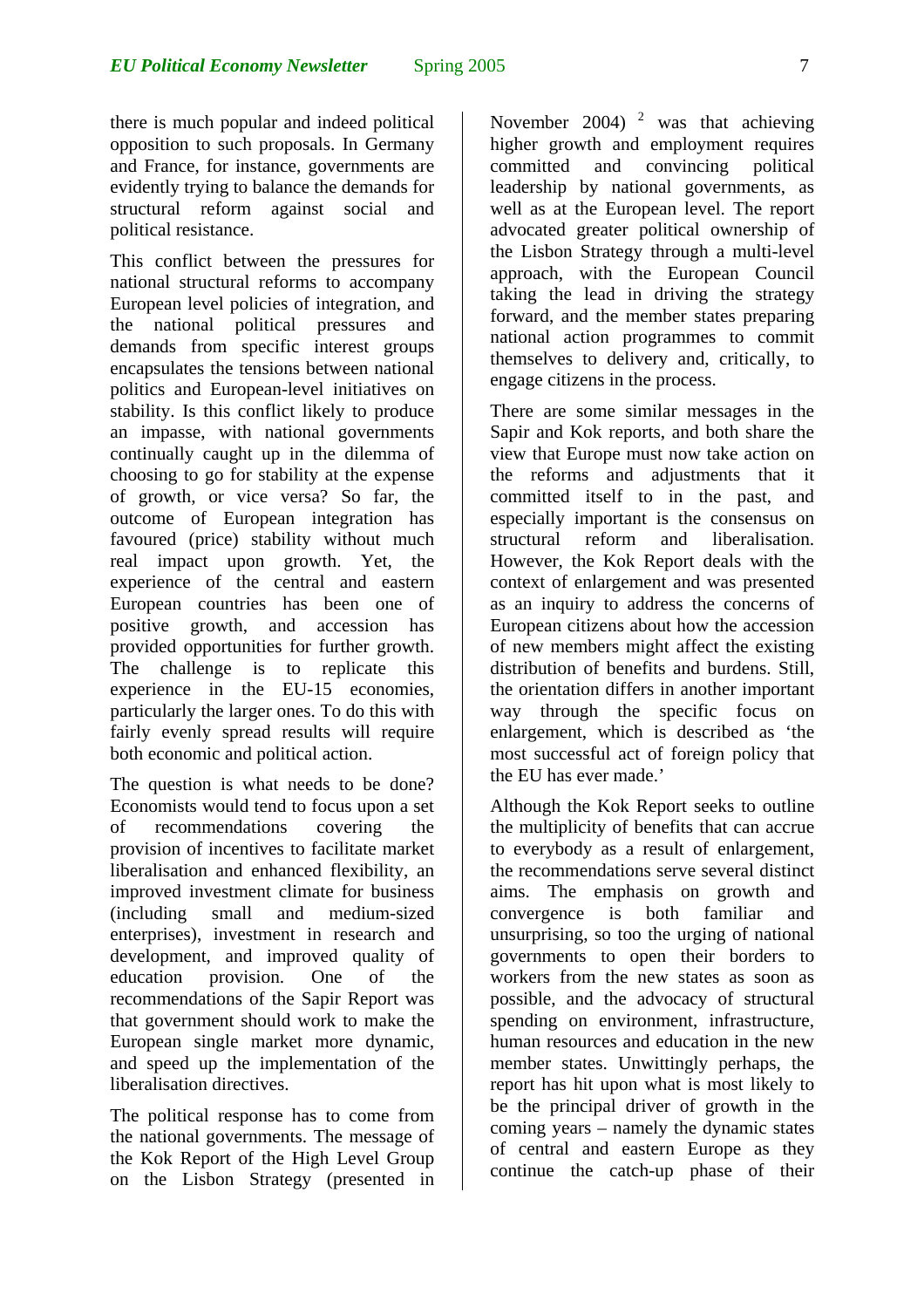development. Indeed, it may well be that EU-15 has come close to exhausting its endogenous growth potential and must now exploit growth opportunities outside the region – in eastern Europe and further afield. It is evident that the EU as a major trading bloc relies on the continued development of new markets outside the EU, and this is one reason why it supports multilateral trade liberalisation so strongly. The speedy conclusion of the Doha Development Agenda would contribute to this market access strategy and to further economic growth.

The Kok Report is optimistic and confident that the different levels of governance can respond to the challenge. However, there are doubts about the degree of political commitment in a Europe that seems more biased towards intergovernmentalism than supranationalism. National governments remain divided over the appropriate strategy for long-term growth, and are increasingly unwilling to make political sacrifices, especially in conditions of rising insecurity and with fewer resources available to devote to redistributive policies.

The next few years will test the durability of the enlarged EU-25, as it finds a new political equilibrium that balances the interests of a more diverse community. Added to this is the task of ratifying the Constitutional Treaty by all the member states, a task made all the more difficult by the fact that many national governments have yet to 'sell' it to their citizens. It will be extremely difficult to convince voters to support a document that may be perceived as the harbinger of bad times, in particular by bringing greater political and social costs, in contrast to the benefits of integration that societies had come to expect in the past. This will especially be the case if the governments cannot offer a convincing *raison d'être* for the European project itself. Since Europe's citizens have not really engaged with the European project, it may be difficult to convince them of the merits of growth strategies that seem more likely to threaten their economic and social security rather than to deliver prosperity. Even now, there is little agreement on the exact meaning of economic growth and Europe's citizens have not reached a consensus on how the responsibilities for delivering growth should be shared. It is small wonder that the dilemma over growth and stability exists within European politics and doubtless that it will remain for some time to come.

2 Kok, W. (2004) *Facing the Challenge.* A report of the High Level Group on the Lisbon Strategy.

#### **Pragmatism and Renewal: The Five-Year Strategy of the New European Commission**

 $\overline{a}$ 

#### Michelle Cini, *University of Bristol*

After an extremely rough appointment process, which led the newly appointed Commission President, José Manuel Barroso, to withdraw his team of Commissioners prior to what would almost certainly have been a negative vote in the European Parliament, the new European Commission was finally approved on 18 November 2004. Although there had been a great deal of speculation beforehand as to

what Barroso's priorities would be,<sup>[1](#page-12-1)</sup> it was not until 26 January 2005 that the Commission President introduced and delivered to the European Parliament the Commission's five-year strategy document,<sup>[2](#page-12-2)</sup> together with its work programme for  $2005^3$  $2005^3$ . The strategy document spelt out objectives that the Commission planned to pursue over its term in office, identifying three key

<span id="page-7-0"></span><sup>1</sup> Sapir, A. et al. (2003) *An Agenda for a Growing Europe: Making the EU System Deliver*. Report of an Independent High Level Group established at the initiative of the President of the European Commission, July 2003.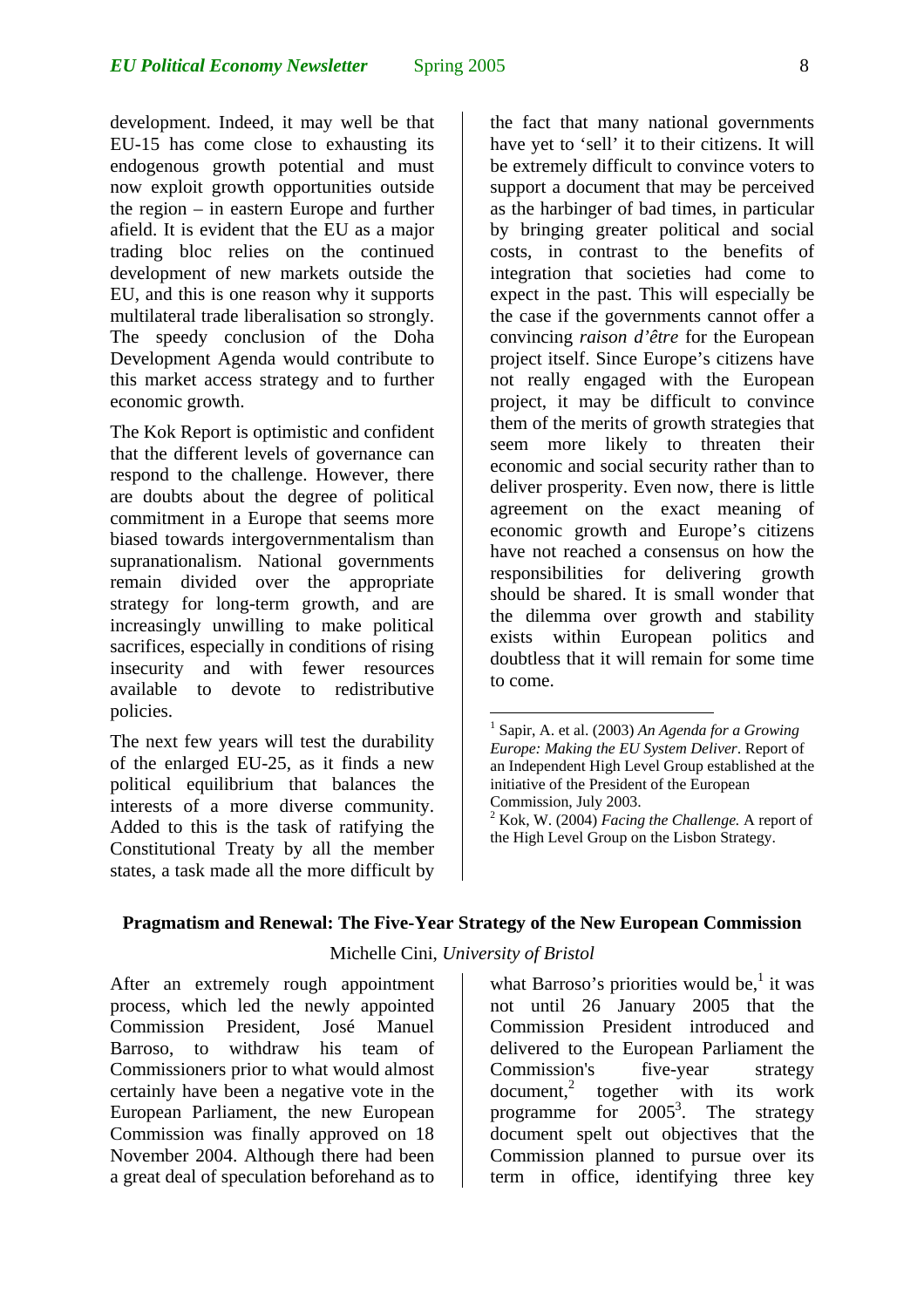objectives: prosperity, solidarity and security, as headings under which a broad range of policies were discussed.

This short paper introduces the Commission's strategy, and questions whether the Barroso Presidency marks the start of a new era for the Commission. Two concepts provide a starting point for the review. The first, 'renewal,' is mentioned in part of the title of the Strategy ('a Partnership for European Renewal'), though it is nowhere defined within the document. It is really unclear to what this 'European renewal' refers. Perhaps the substance of the Strategy provides us with some clues. The second concept is 'pragmatism.' On the day the Strategy was published George Parker and Raphael Minder of the *Financial Times*, published an article headed: 'Barroso sets out a pragmatic agenda for EU.' In it they argued that the Commission's plans for the coming five years were 'pragmatic.' For those (like myself) who consider the notion of a 'pragmatic Commission' a contradiction-in-terms, this account of the Commission's five-year strategy begs further investigation. What follows is a brief survey of the contents of the Strategy.<sup>[4](#page-12-4)</sup>

*Prosperity* takes pride of place at the top of the strategy document, highlighting this objective as the Barroso Commission's main priority. To Commission-watchers this came as no surprise and had been highlighted in speeches and press reports at the end of 2004. Under the rubric of prosperity, which Barroso went as far as calling (explicitly) his 'number one priority,' the central pillar is clearly the Lisbon Strategy. There is even a reference to 2010 (the Lisbon deadline) as well as 2009 in the title of the strategy document, which echoes the original Lisbon Strategy deadline.

When it was first conceived, the Lisbon Strategy was intended to provide a framework for turning the EU into 'the most dynamic and competitive knowledgebased economy in the world capable of sustainable economic growth with more and better jobs and greater social cohesion, and respect for the environment by 2010.' It was adopted by the European Council in 2000, but by 2004 very little had been achieved. Indeed, having been asked to review the Lisbon Strategy by the European Council in 2004, the<br>Commission's initial conclusions Commission's initial conclusions, delivered in the Kok Report of November 2004, were far from positive. The report argued that the delivery of results had been 'disappointing' largely due to an 'overloaded agenda, poor co-ordination and conflicting priorities.' Above all, however, it blamed the lack of progress on an absence of political will within the member states. In presenting his own strategy for 2005-09, Barroso acknowledged these past problems. His agenda spoke of finding a way to revitalize, or 'renew' at this mid-term point, the Lisbon Agenda.

The priorities outlined in the Commission's strategy document under the heading of 'prosperity' are little different from those that appear in the original Lisbon Strategy. They emphasize the need to prioritise economic growth and jobs, and to enhance European competitiveness and productivity. Reform is to lie at the heart of this agenda, understood as necessary if Europe wants to be a more dynamic economy. The Commission's strategy document places emphasis on the need for economic growth based on sound macroeconomic foundations, alongside a legal framework that will encourage entrepreneurship (and support small and medium-sized enterprises). It also supports more investment in the knowledge economy, and the creation of more *and better* jobs. As in the Lisbon Strategy, this is a wish-list, which provides no real indication of *how* the Commission intends to deliver these goals. (It is after all a *strategy* paper). What it does is make Lisbon unequivocally the Commission's primary objective over the next few years.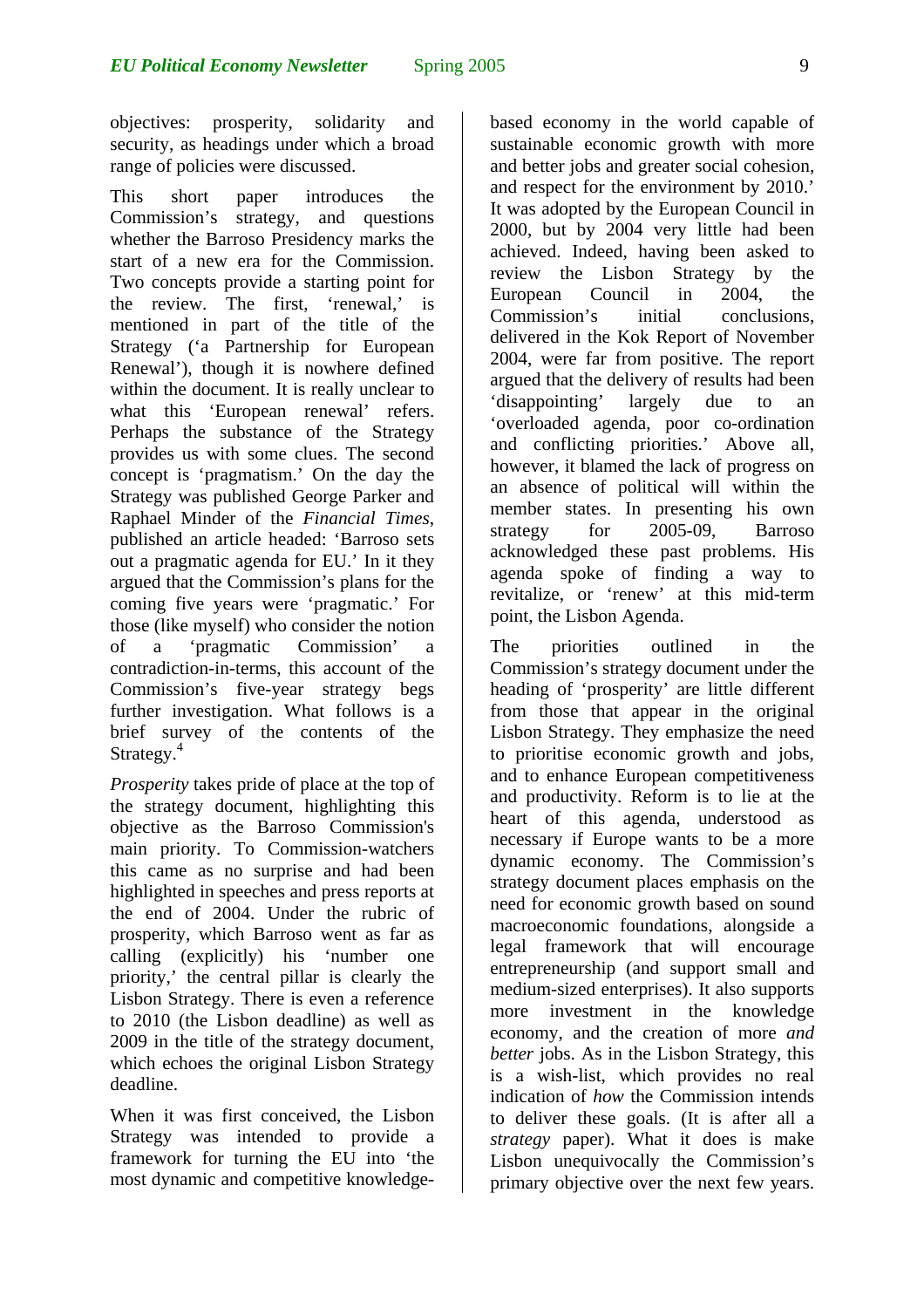Barroso has committed himself to picking up and running with this agenda, which proved so problematic for the member states the first time and which was never really a priority of the Prodi Commission.

Although prosperity is the number one priority, two further objectives also provide insights into how the Commission sees its future role within the EU system. A second set of priorities under the rubric of *solidarity* emphasizes social justice, the environment, and common European values. These are rather tenuously linked together in the Strategy document. First, the principle of cohesion is highlighted in the now conventional sense of reducing regional disparities (which have increased three-fold since enlargement, according to the Commission), and diminishing the gap between rich and poor in the Union. This is already an EU commitment, so there is little that is new here, but it matters all the same that the Commission has prioritized it (to some degree) in its strategy. There is some discussion of a revised social agenda, which would be the tool used to address these issues, though we will have to wait for the specifics. On the environment, the Commission picks up on another treaty obligation and stresses the need to ensure that the growth promoted under the 'prosperity' banner is growth of a sustainable kind. The 'solidarity' rationale here relates to the relationship between present actions and future generations, and it is of more than a passing interest that the environment finds itself discussed here and not in the section on 'security.' In this section, climate change policy is referred to as a particular priority, but so too are the competitive gains that the EU might benefit from in environmental technologies and eco-efficiency efforts (again, linking back to the earlier 'prosperity' objective). Finally, the solidarity goal also incorporates a commitment to 'European' values (fundamental rights, antidiscrimination policy, gender equality, cultural diversity and so on). Again, there is little that is new here, though there is

some indication in the strategy document that what the Commission is doing here is flagging up aspects of the Constitutional Treaty. Indeed, at one point in the document there is a passing admonition that EU actors should start to behave *as though* the Treaty was already in force.

The third and final objective spelt out in the strategy document is 'security.' Security is defined in both a military sense and also more broadly to include security of energy supply, security against natural disasters, security of transport links, and security in public health matters. This section begins with what we have come to expect: references to terrorism and crime (especially organised crime). Following on from this, the paper highlights the importance of implementing the Hague Strategy, a five year multi-annual programme agreed in November 2004, which aims to continue efforts to create an area of freedom, security and justice within the EU, focusing in particular on the setting up of common immigration and asylum policies.

Although not specified as an objective as such, there is a fourth 'theme' in the strategy document, which is presented as a cross-cutting priority, affecting all of the three objectives above. This relates to the EU's international dimension. As Barroso put it when giving his speech to the European Parliament on the 26 January, 'The border line between our internal and external policies is gradually vanishing.' The message is that the EU cannot divorce what might once have been considered internal or 'domestic' EU policy from it external relations. It must act as a 'global partner' in all areas of its work. Alongside this general point, specific policies are highlighted: the need to work towards the next round(s) of enlargement and to inspire relations with the 'new' neighbours (for example, the Ukraine). Other priorities mentioned include the promotion of multilateralism (and of the United Nations) and the reinvigoration of relations with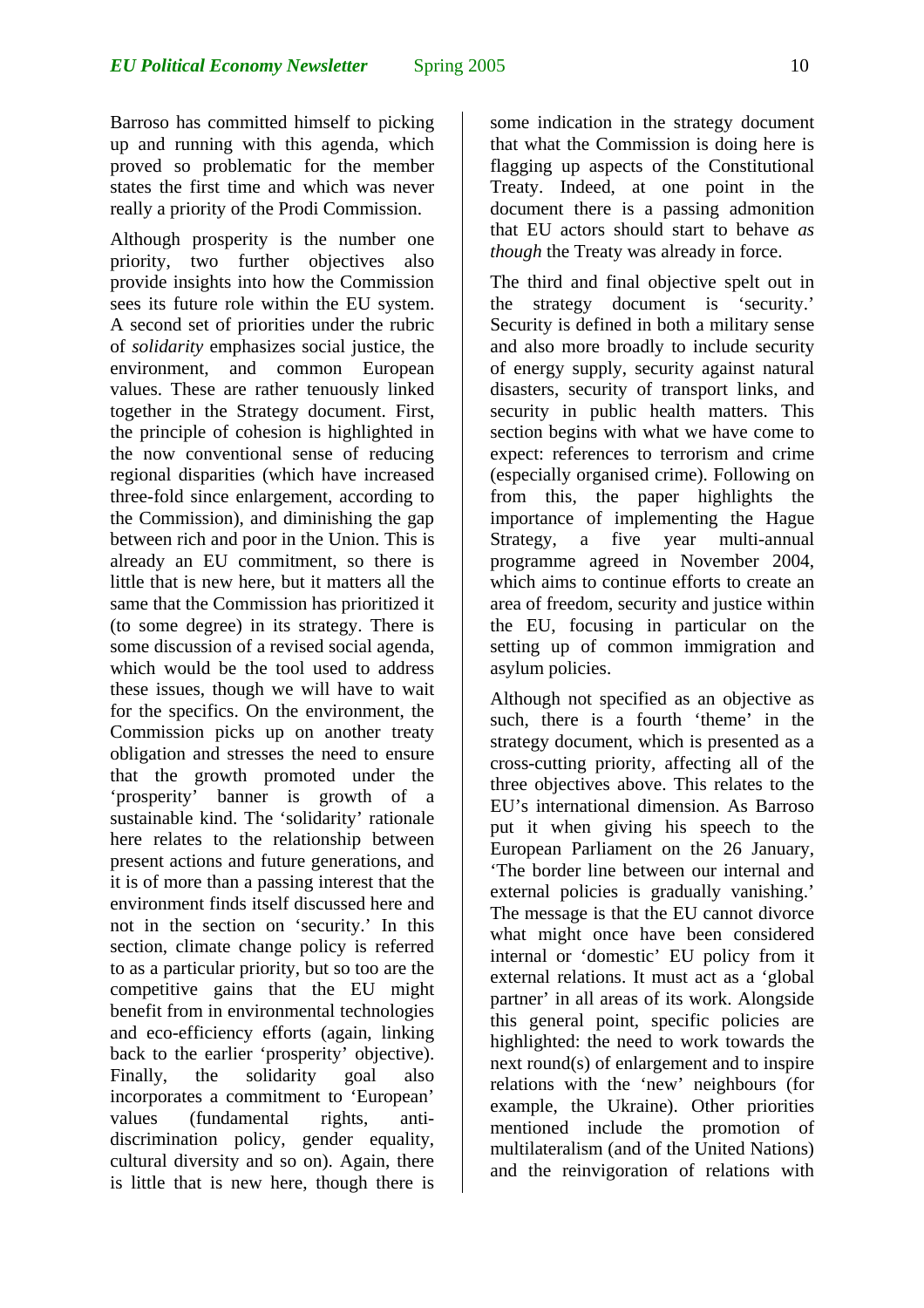Africa, and the US. To those interested in EU-US relations, it is worth noting that there is little more that a sentence on transatlantic relations in the strategy document.

Two further themes in the strategy document are particularly worthy of note as they provide two overarching narratives which might help to account for the Commission's priorities over the next five years. The first of these is that 'prosperity' is a pre-requisite for social solidarity, and is not at odds with it. Barroso has made the point before that he does not want the EU to go down the American road of sacrificing social justice for economic growth. As he told the European Parliament, 'Growth and jobs in a dynamic competitive economy, and a modernised social protection and solidarity, are the key to our model of social justice and sustainability.' The economy serves the people, and not the other way round!

The second theme is implementation. One dimension of this concerns what is clearly a preoccupation: money. There are frequent references throughout Barroso's recent speeches that the Commission, and the EU more generally, have to be given the resources they need to fulfil their ambitions. More specifically, resources are a pre-requisite for delivery of the strategy. This picks up on a key theme in the Commission's administrative reform agenda under Prodi: that the Commission should only act where it was given the resources to do so effectively. Clearly, reaching an agreement on the multi-annual Financial Perspective (2007-09) is much in Barroso's mind as he starts the first full year of his presidency. This almost came across as pleading when he presented his strategy in person to the Parliament, 'All the Commission is asking is to endow the Union with the financial translation of the commitments made a various European summits over the years … one cannot have more Europe for less money.'

There are other, albeit inter-related, perspectives on this theme of implementation, however. The most important tells us what the Commission's strategy is about. What the strategy document tells us is that the Commission is going to spend the best part of the next five years delivering policies that have already been agreed. Moreover, these policies have for the most part been agreed by actors other than the Commission (usually the Council). There is virtually nothing in the Commission's five-year strategy that is new or innovative; that we have not seen before. The rationale behind this, as set out in the Commission's own documentation, seems to be that the only way to ensure the support of EU citizens, at a time when the EU suffers from a disconnect between the EU's institutions and the 'people' is to demonstrate that the EU can deliver on its promises (rather than by taking on, and being seen to take on, new obligations). This point is interesting in its own right as it seems to suggest an understanding of Commission legitimacy less based on democratic accountability and more on effectiveness or efficiency. Although Barroso suggests that vision is important in regaining the trust of the people, he also makes it clear, at the start of the strategy document that 'The priority should be to bring to fruition the grand projects that have been launched.'

There are two concluding points that can be made to this short note on the new Commission's strategy. The first is that while Barroso may be right to focus at this time on the implementation or on the delivery of existing strategies and policies, the problem for the Commission is that in delivering on its commitments it is dependent on the EU's member states. Without a commitment from national governments there is little the Commission can do to see its strategy through to completion. It is only by making use of its softer functions of brokerage and consensus-building that the Commission might be able to persuade and cajole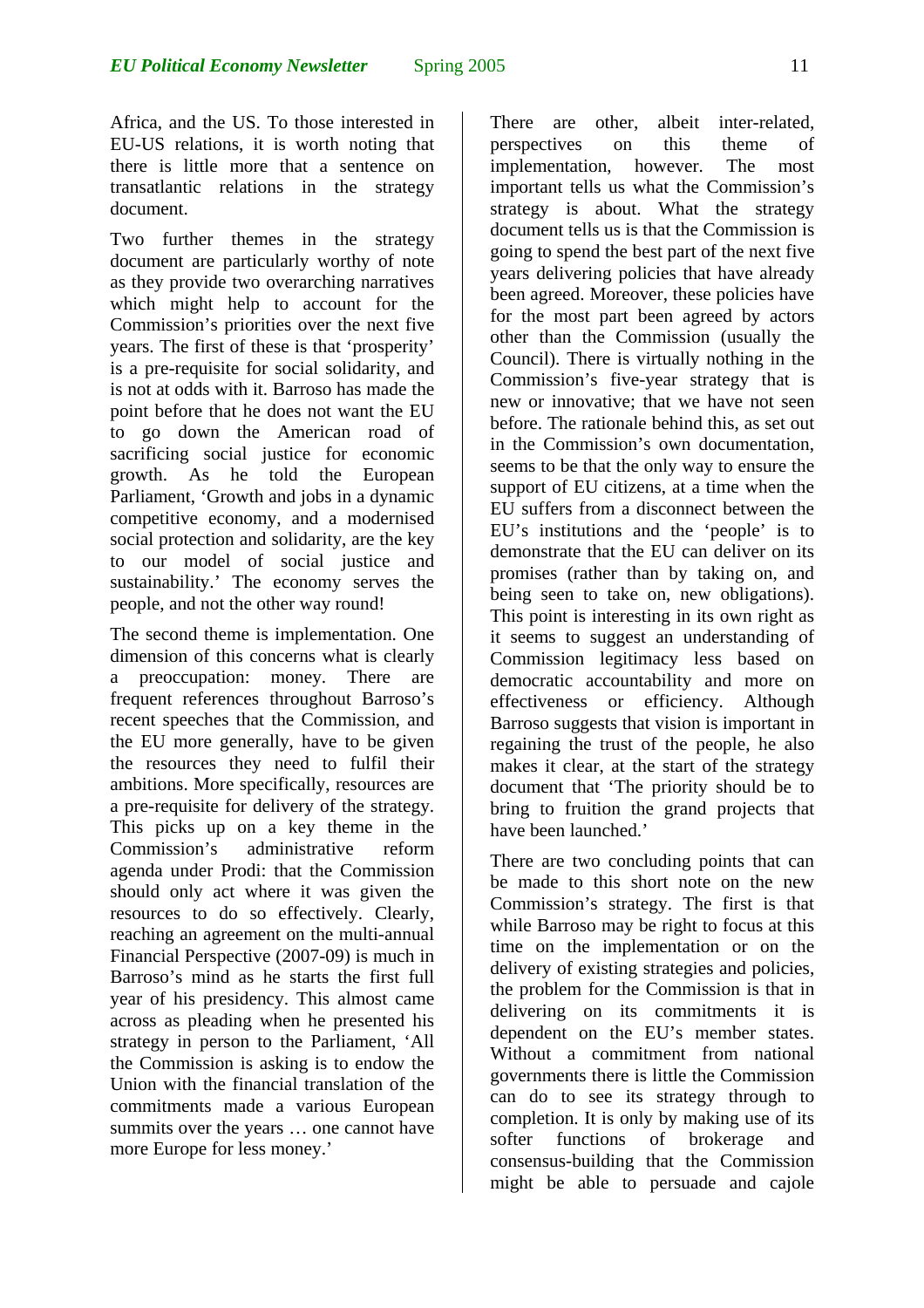national governments into implementing key elements of its strategy. Yet these functions are no less political than the more traditional application of the 'Community method' of decision-making, and may even require greater political skill

It is hard to deny, however, that to say that its new strategy is all about implementation implies that the Barroso Commission will be one of consolidation rather than innovation. Assuming this to be the case, then, does this also imply a lack of vision on their part? Is this an abdication of the Commission's leadership function, a recognition that recent attempts by the Commission to set the EU agenda have backfired, leaving the Commission perceived as a weaker body than it would otherwise have been?

on the part of the Commissioners and their

senior officials.

It would be incorrect to say that there is no vision within the Commission's strategy, however. There is a vision, albeit one which the Greens and the Socialists within the European Parliament criticise for its neo-conservatism (an accusation made specifically by Poul Nyrup Rasmussen, President of the Party of European Socialists, on the 26 January). It is a vision of an economically strong, competitive Europe, able to use that economic strength to provide social justice and security for its citizens and to influence the global agenda. But this vision originates outside the Commission. What Barroso seems to be doing, then, is transmitting a clear and simple message, whilst identifying a set of priorities upon which the member states *might* converge over the next few years – they did after all sign up to the Lisbon Strategy, even if their commitment to it in practice has been less than enthusiastic. Without drawing untenable parallels, this is not that far removed from what Delors tried to do with his single market agenda at the start of his first term. It is debatable whether Delors was any less dependent on

member state compliance than is Barroso, though clearly the role of the European Parliament has changed substantially since that the mid-1980s.

Is it correct, then, to define the Commission's strategy as 'pragmatic'? I would suggest at this point that it is – though perhaps not in the way the *Financial Times* journalists mentioned above used the term. The strategy is pragmatic, not in the sense that it is without 'vision,' but in the sense that it plays to the Commission's strengths. The new Commission has started to recognise that the Commission's status and influence in the EU system does not begin and end with the 'Community method.' Even if Barroso continues to make frequent references in his speeches to its importance, the strategy tells a rather different story. It flags up the centrality of functions other than that of initiative and initiation to the Commission. It may be premature to conclude that this marks the beginning of a new era for the Commission, but it may at least allow the Commission to redefine its role together with, rather than in opposition to, the EU's member states.

 $\overline{a}$ <sup>1</sup> 'What "Big Idea" for the Barroso Commission?' Report reflecting the highlights of the roundtable meeting organized by 'Friends of Europe' and Euractiv.com to review the priorities for the EU's 2004-09 agenda, Friday October 15 2004, La Bibliothèque Solvay, Brussels.

<sup>2</sup> European Commission *Strategic Objectives 2005- 09. 'Europe 2010: A Partnership for European Renewal. Prosperity, Solidarity and Security.*  Communication from the President, in agreement with Vice-President Wallström, COM (2005) 12 final, Brussels, 26.1. 2005.

<sup>3</sup> European Commission *Commission Work Programme for 2005.* Communication from the President, in agreement with Vice-President Wallström. COM (2005) 15, 26.1.2005.

<sup>4</sup> See, in particular, Speech by José Manuel Barroso at the Inauguration of the Academic Year 2004-05, College of Europe, Bruges, 23 Nov. 2004; Speech to the European Parliament, 05/43, 26 Jan. 2005.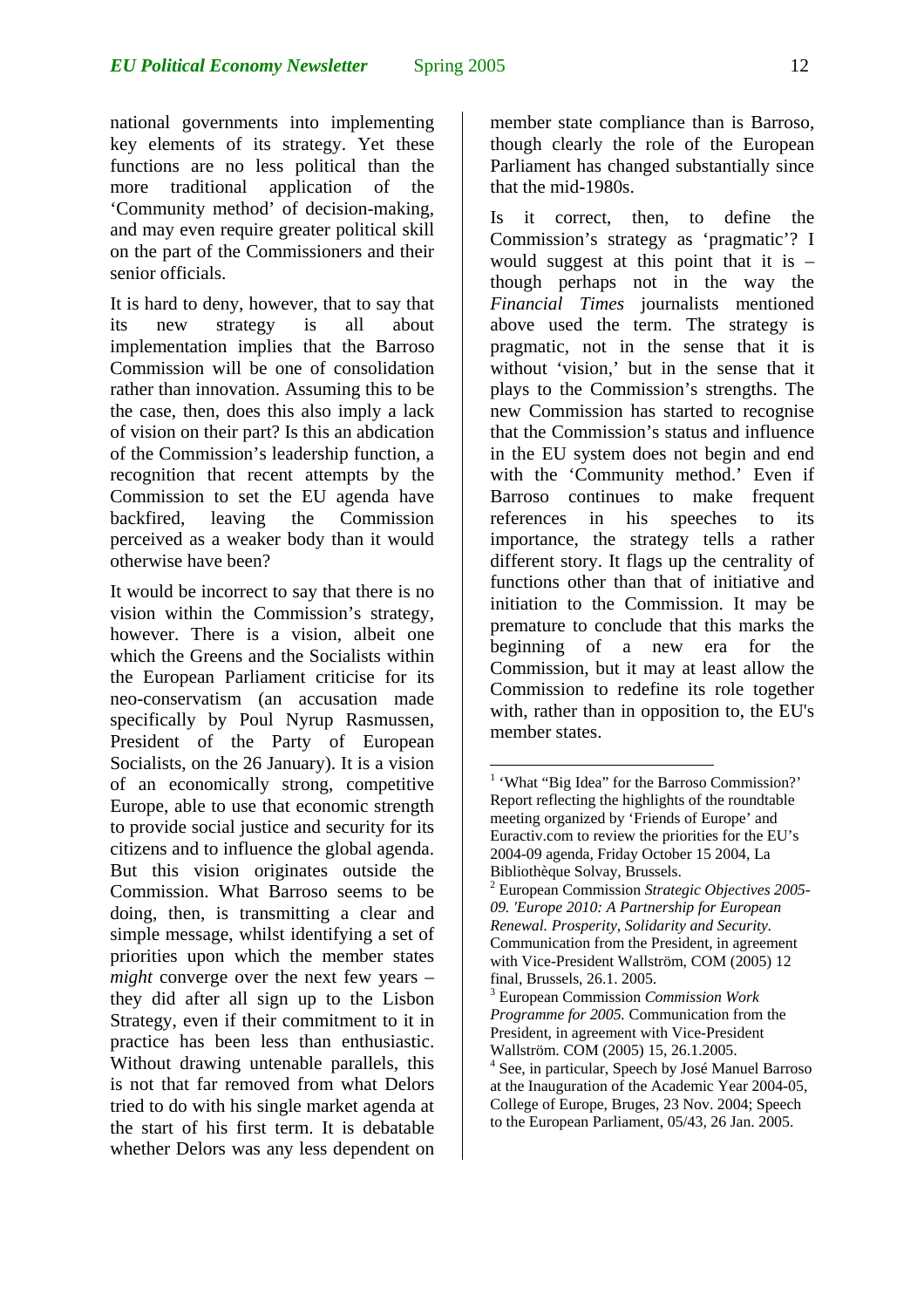### **Exporting the European Model of Regional Integration?**

Mary Farrell, *United Nations University*

Is regional integration getting the attention it deserves in political economy? The question may appear surprising to those of us long accustomed to teaching and conducting research on European political economy – particularly since the object of enquiry (the EU) is so clearly defined and understood as one of the successful cases of regional integration. Yet, there is often a tendency to take an approach that isolates distinct elements of the European integration process, such as monetary union, and to analyse it through the political economy lens without taking into account the broader aspects and full complexity of the integration model. Of course, there are excellent and very topical exceptions to this narrow perspective in the literature, as exemplified in recent contributions that focus, for example, on the models and varieties of capitalism.

Research on European political economy is taking on an increasingly diverse range of issues and expanding the topics for analysis as interest in the discipline widens, bringing in new scholars and also attracting the interest of established scholars from related and not-so-near related disciplines. This plurality of approaches is to be welcomed, and is indeed something which the editors of this newsletter support very strongly. Of course, we can find such familiar topics as money, finance, trade, and investment in the burgeoning literature on European political economy; and there is the rich conceptual discussions of different methodological approaches, with the ongoing debate over the relative merits of realism versus liberalism, while newer approaches such as social constructivism seek to find a place in the mainstream literature and to add new insights to existing phenomena or to raise hither-to unasked questions about the structures and processes, the social relations and

constructions that form the contemporary EU project.

In borrowing from international political economy, we can broaden the geographic scope of our analysis and situate the object of enquiry – the  $EU$  – in a wider world within which the relations between the economic and the political become more complex. Issues of power and politics are still there, but interacting with and being shaped by global economic forces and the powerful interests of a new set of strategic actors, in the form of the multinational corporations and the regional trading blocs. The European Union has itself become one of those powerful actors in the international arena – but it is generally recognized more for its economic strength and the influence that economic weight can lend to international negotiations rather than political influence in the game of global politics.

<span id="page-12-4"></span><span id="page-12-1"></span><span id="page-12-0"></span>The old image of the EU as an economic giant and a political pygmy still remains. However, it is gradually fading as the EU finds new ways to exert its influence on the global stage, spreading its economic tentacles in a widening pool of economic agreements that span both bilateral and multilateral arrangements. A recent strategy that offers a perfect blend of the political and the economic is the EU's attempts to export the European model of integration. Indeed, numerous policy statements from the different directorates and Commissioners have highlighted the extent to which the promotion of regional integration has become one of the central planks of external relations.

<span id="page-12-3"></span><span id="page-12-2"></span>In a few short years, this policy shift on the part of the Commission is reflected in an ever-growing combination of efforts, embracing dialogue, policy initiatives and public statements by officials in the trade and external relations directorates, emphasizing the merits of regional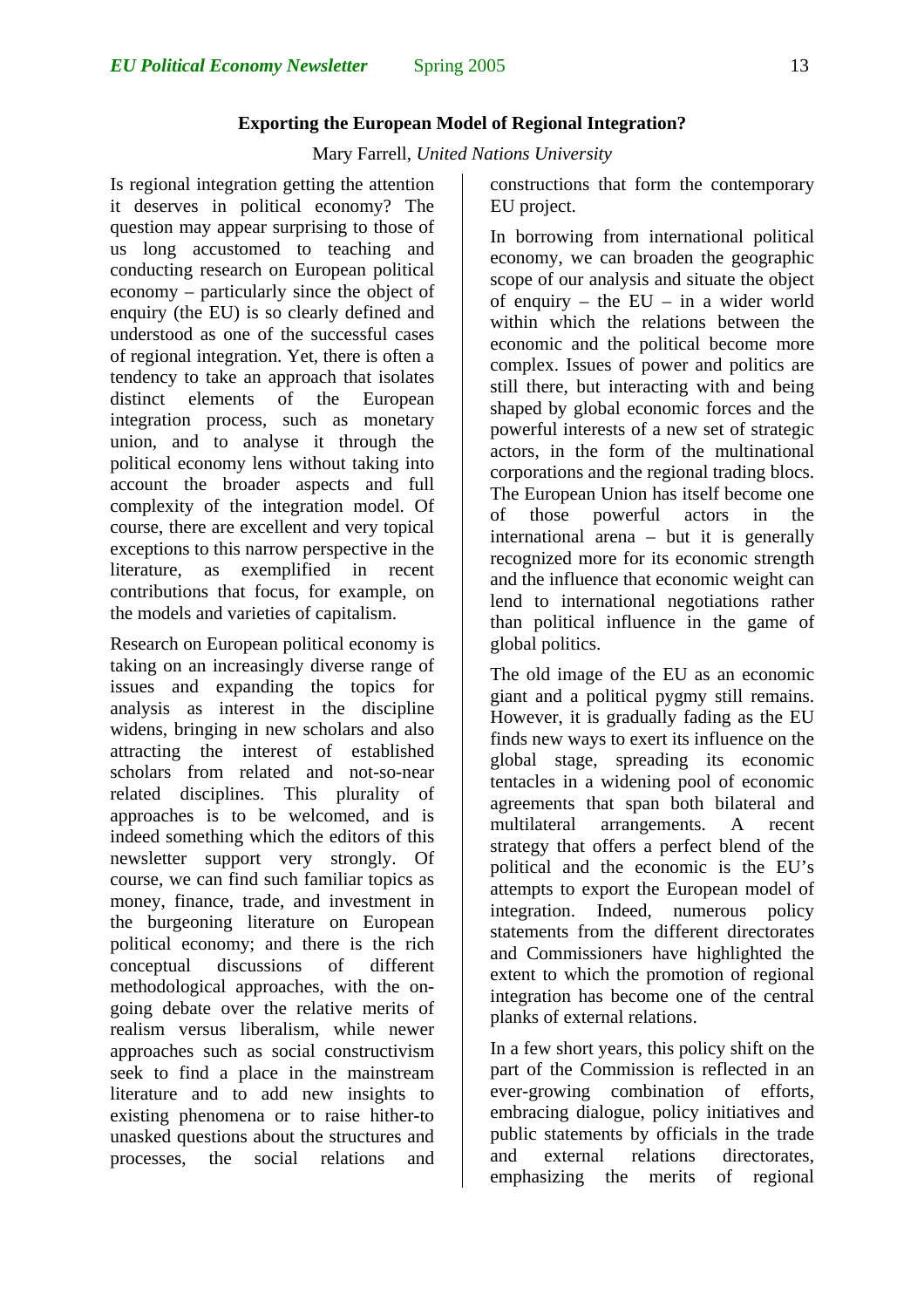integration. The precise form of approach adopted by the Commission authorities varies, depending upon the target audience and region of the world, or the broader EU programme to which the regional integration strategy is situated. Recently, the Commission has adopted the notion of partnership to describe the myriad relations with certain parts of the world - notably the countries on the border of the newly enlarged EU-25 (including Russia, Ukraine, Moldova, and Belarus), the Mediterranean countries (under the Barcelona process), and the countries of the Africa, Caribbean, and Pacific (ACP). However, the growing use of the partnership term has not so far coincided with any attempt to define the nature and scope of the partnership model. On closer examination of the different partnership programmes and strategies, the impression is that the notion of partnership is fluid and is interpreted flexibly to suit the context and the political sensitivities, as well as the economic conditions, existing between the sets of partners. In other words, the EU has no single model of partnership.

What does this imply for the strategy to 'export regional integration'? Clearly, regional integration processes are developing in different parts of the world. In some cases, long-standing regional cooperation agreements are being revived or re-invigorated for a host of reasons, with the participating countries seeking to enhance existing cooperative frameworks in order to address new problems and challenges, or to manage common interests, to offer a bulwark against the threat (perceived or real) of globalisation, or to avail of a cooperative approach to problem-solving where state capacity is considered to be inadequate to undertake action at the national level alone. Recent proposals circulating in the Association of South East Asian Nations (ASEAN) to deepen economic integration and establish a free-trade area among the existing ten member states, together with new cooperative monetary arrangements

(falling short of full monetary union for the moment) can be seen in the context of globalisation trends and the pressures to remain competitive in the global economy, while also taking to heart the lessons from the financial crisis of 1997.

The EU's success in constructing a regional (economic) community has spurred regional integration efforts in other parts of the world, particularly since the 1980s when the Commission launched its single market programme. Undoubtedly, part of the response was linked to a fear that the single market would result in fortress Europe. Once these fears proved unfounded, regional integration efforts escalated, encouraged by the example of successful European integration – in the Americas, with the proposal for a Free Trade Area of the Americas, in Latin America with arrangements such as the Andean Community and Mercosur, and in Africa with the proposal to establish an African Union. Interestingly, while the EU was in many respects the exemplar for the renewed and/or new regional integration arrangements, most of them were adamant in their desire 'not to do what the Europeans were doing', but to construct their own model of regional integration that would reflect regional conditions and interests. At this stage, there was no need for a concerted effort on the part of the EU to export regional integration – the external perception of the EU's success in managing internal integration was sufficient to stimulate others towards launching their own regional cooperation. As the political economy literature has long recognised, ideas play a key role in shaping the expectations and behaviour of actors, and ultimately structuring the policy choices and political outcomes.

Looking around the globe at the different regional integration arrangements, one is struck by the diversity of the arrangements and agreements that operate within each region. If there is any common element among them, it seems to lie with the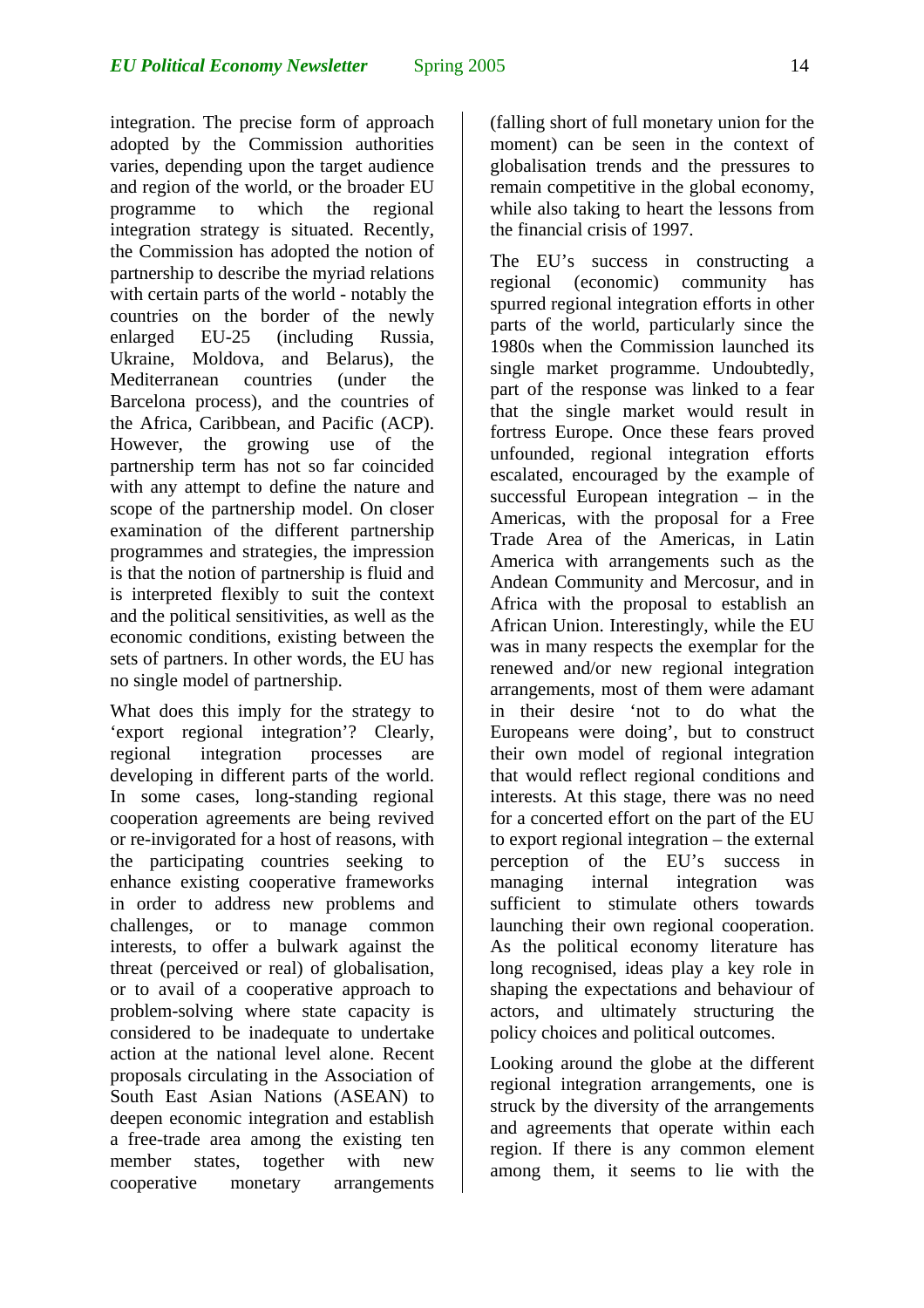proposals to be found in nearly all of the existing regional integration arrangements to advance regional economic cooperation and to enhance economic liberalization rather than having a strategic plan for farreaching integration to encompass legal, institutional, social and political institutions. One of the declared objectives of the Cotonou Agreement (2000) signed between the EU and the ACP states was the promotion of regional integration. In this agreement, there appears to be a new departure in policy, based on the presumption that the emergence of regional integration required specific strategies by the Commission instead of a passive expectation that the success of regional integration in Europe was enough to inspire similar efforts among the African states.

Central to the Cotonou Agreement was the provision for establishing economic partnership agreements (EAPs) between the EU and the ACP, to come into effect in 2008. The agreement itself, and the subsequent and on-going negotiations between the Commission and the representatives of the ACP have emphasized the establishment of regional integration agreements between the EU and groups of states from the ACP, and also encourages regional integration among African states. Article 35.2 of the Cotonou Agreement describes the approach ''economic and trade cooperation shall build on regional integration initiatives … a key instrument in the integration of ACP countries in the world economy.' Article 29 of the agreement promotes regional economic integration. Article 30 advocates functional regional cooperation in such areas as infrastructure, water resources, health and education.

The Cotonou Agreement succeeded the Lomé Agreements that had institutionalized EU-ACP cooperation since the 1970s. Under the Lomé Agreements, the ACP primary producers were offered free access to the EU market,

without the requirement of reciprocity, and various aid and financial assistance programmes complemented the package. The singular feature of these agreements (four in all) was the institutionalized frameworks for dialogue, involving ministerial meetings at the highest level – hailed at the time as innovative with the clear emphasis upon the partnership nature of cooperation. Regional integration was not then part of the package, and the European policy was constructed under the rubric of development aid and assistance rather than an explicit focus upon trade.

Post-Lomé, regional integration was given heightened priority through the Economic Partnership Agreements, and the African countries were required to offer reciprocal market access in the economic agreements to be negotiated with the EU. Notably, these agreements would be subject to the WTO rules on trade liberalization, at the insistence of the Commission which was itself responding to previous criticism of the EU-ACP agreements by the global trading body.

What model of regional integration is emerging out of the EPAs that the Commission is negotiating with groups of countries, in some cases with existing regional organizations in Africa and the Caribbean? Clearly, the negotiations between the EU and the countries of the ACP will continue for some time, although the Commission is intending to meet the deadline agreed by both sides and to have EPAs in place by the beginning of 2008. While the adoption of a phased approach towards deepening integration has served the EU well in the past (witness the single European market, the introduction of the euro, and the recent enlargement) there is no guarantee that this approach will continue to succeed in the EPA negotiations. There are many more actors, a greater diversity of interests and clear disparities with regard to the political commitment of all parties and, not least, there is no offer of membership of the EU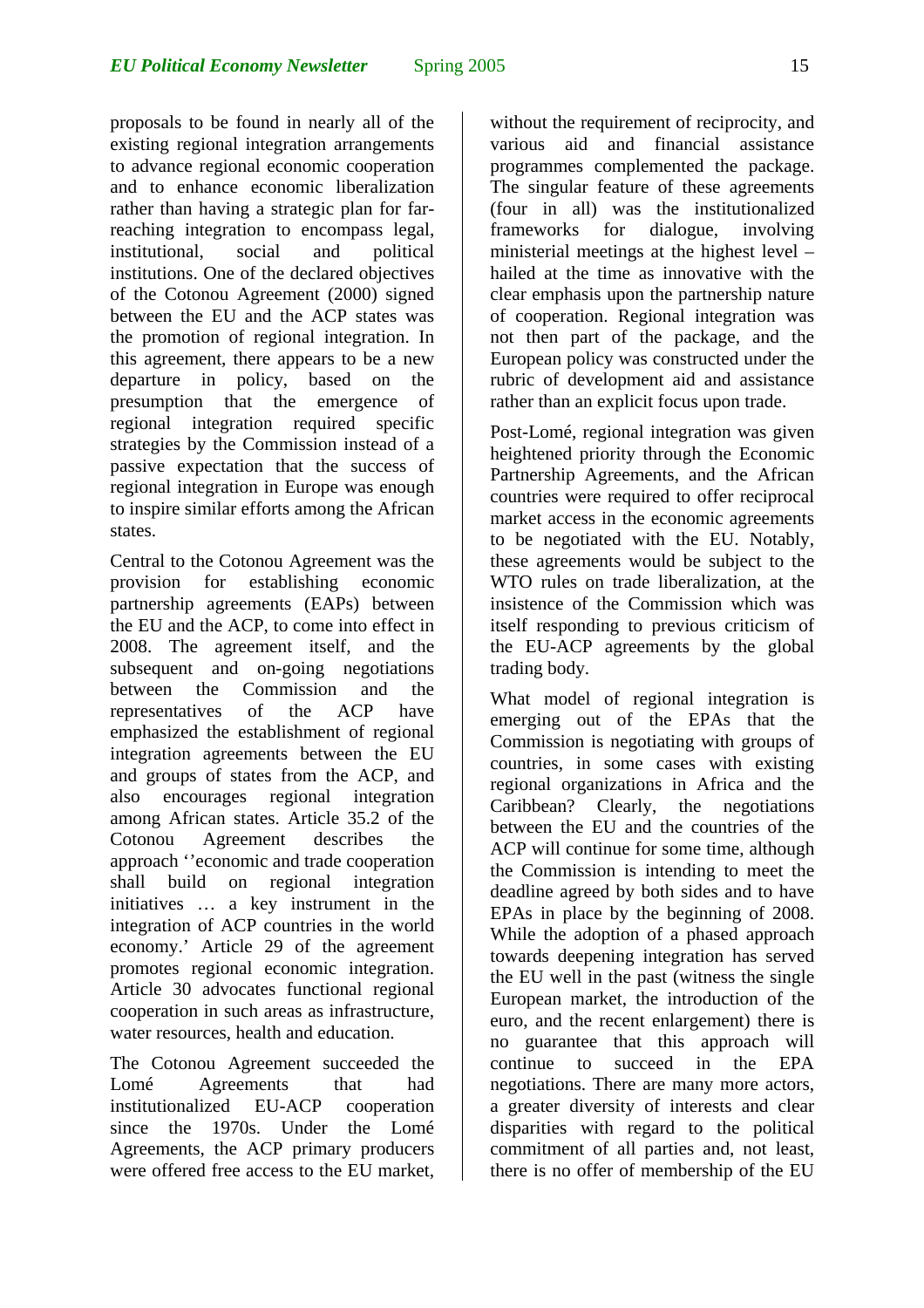at the end of the process. Essentially, the incentives to complete the EPA negotiations are not widely appreciated by all actors, while there are great uncertainties among the developing countries regarding the precise nature of what exactly they are negotiating and the likely implications for political autonomy and capacity to make policy choices in the future. Two things seem clear at this stage – the model of regional integration is one that is deeply rooted in economic liberalization; and it comes with a number of conditionality clauses attached, the effect being to radically change the whole notion of partnership between the EU and the countries in the ACP.

The EU strategy to promote regional integration is therefore inextricably linked to the promotion of economic liberalization, based upon reciprocity of market access between the two regions and the requirement that the ACP countries (no longer treated as one bloc) also pursue regional integration among themselves. A difficulty in this requirement for regional integration lies not so much in the possibility that the countries do not want to pursue regional integration, but more in the fact that demands are being imposed upon them for faster opening up of domestic markets against the uncertain capacity of many sectors to compete in the international economy. It will be remembered that EU internal liberalization was a gradual process, and indeed is still going on in many areas, including the European banking and finance sectors.

Regional integration among the African countries is not entering into its first phase as a result of the Cotonou provisions – some of the regional organizations date back more than three decades. EU policy, however, is turning regional integration from an evolutionary and endogenous process into one that is reacting to and being shaped by external pressures. There is an implicit assumption that the countries likely to engage in regional integration on

an intra-regional or extra-regional basis have the necessary state capacity (institutional, legal, and financial resources) to engage in further and deeper integration. There is a further assumption, referred to briefly above, and that is that the economic structures of the countries concerned are capable of withstanding competitive pressures, and to able to deliver development and national growth. Both of these assumptions give little or no cognizance of the widely acknowledged reality that impinges upon any plan to promote the integration of the African countries into the global economy – namely, the almost complete marginalisation of these countries, and the continued prevalence of protectionist policies on the part of the developed countries.

The conditionality aspects of the Cotonou Agreement represented a revitalization of the political dimension that had featured in previous agreements. This time around, certain new features were introduced in the form of clauses on human rights, democracy, the rule of law, and good governance with added emphasis that lent a new, coercive tone to the partnership. The principles of human rights, democracy, and the rule of law were inserted as 'essential elements' of the Cotonou Agreement, effectively treating these as conditions that must be observed under international law. Violations of these conditions would open the way to possible remedies, in accordance with international law, and having due regard to the nature of the violation. Under international law, a party can suspend a treaty if the partner commits a 'material breach' of the treaty (a provision of the 1969 Vienna Convention). In practical terms, violations of these principles could lead to the suspension of cooperation or aid under a non-execution clause that was inserted by the EU against the wishes of the ACP states.

The model of regional integration thus being proposed by the EU for the African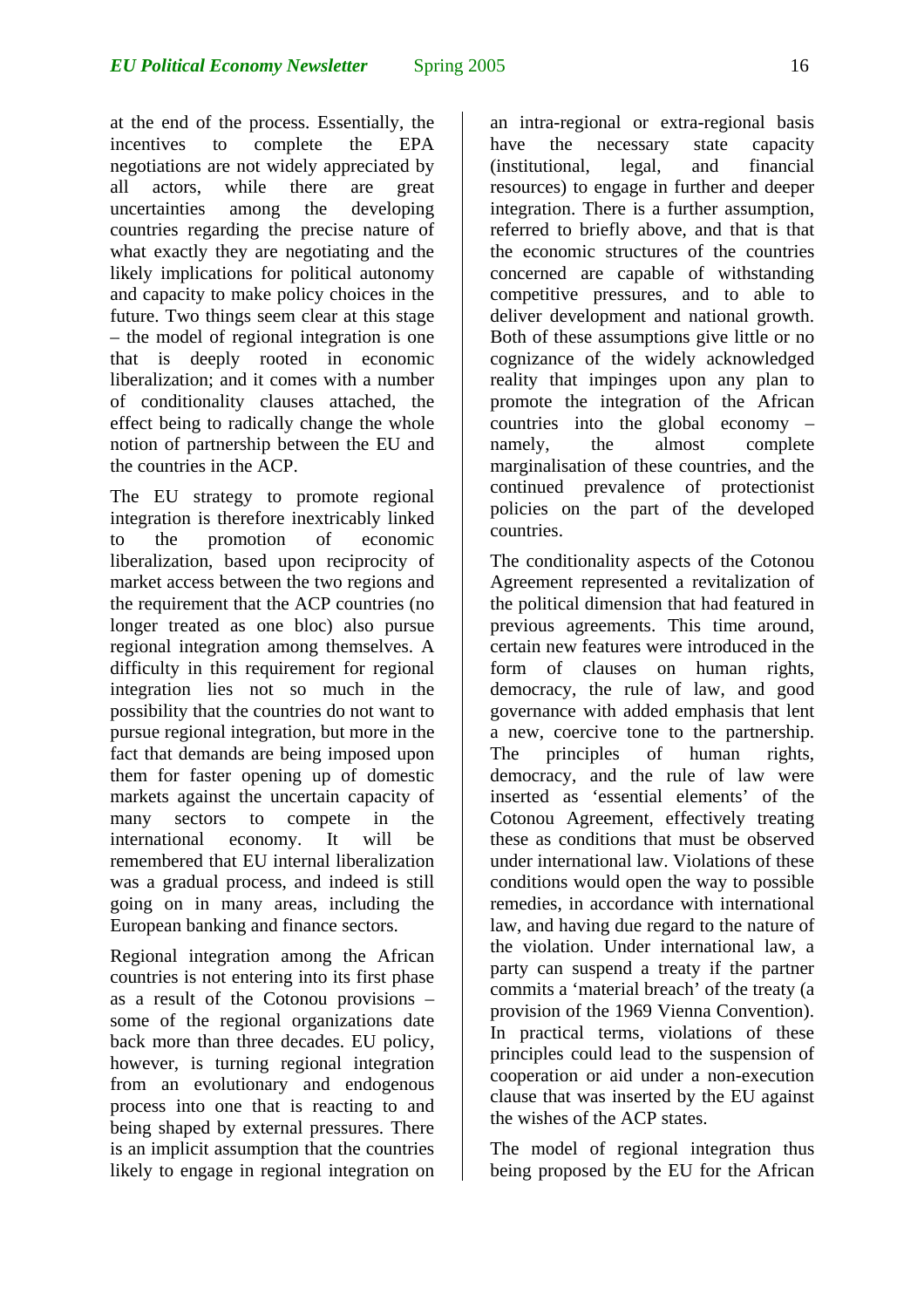countries is one based upon economic liberalization, with conditionality clauses that allow the EU to pursue a normative agenda around certain key European values – human rights, democracy, rule of law. The inclusion of these values in international agreements was agreed by the EU in the early 1990s, and can now be found in all external agreements of a bilateral or regional nature. In fact, EU development policy had shifted in the 1990s so that the promotion of democracy, the strengthening of good governance, and the rule of law progressively became both an objective and a condition for development assistance.

However, the close linkage of such clauses to economic liberalization raises doubts about the credibility of the EU approach. Two broad categories of doubts will be briefly considered here. Firstly, the nature of the model of regional integration is distinctly different in degree and complexity to what has evolved within Europe. The European model has evolved gradually from its original inception in the Treaty of Rome into a multi-faceted, and multi-layered system of governance, with a complex institutional and political structure, supported by a legal order and a juridical system with the European Court of Justice at the helm. It is a political community that combines both intergovernmental and supranational dimensions, and a regulatory order based upon internal liberalization underpinned by a harmonized competition policy and external liberalization through the common commercial policy. Economic liberalization has proceeded gradually, but never preceded the construction of the political and juridical order.

The second set of questions regarding the model of regional integration proposed by the EU for the African countries relates to the possibility of democracy promotion. Are democracy promotion and good governance outcomes in themselves, or simply means towards securing and pushing ahead with economic liberalization? Market freedom and political freedom (in the shape of liberal democracy) are mutually dependent, and essential to the achievement of developmental outcomes. Current orthodoxy also suggests that democratic politics and a small-scale public sector are both necessary and desirable for an active free market. But under this perspective, the role of democracy becomes limited to serving the needs of the market. This is not how or why democracy was originally conceived, and is certainly far from the conception of democracy so familiar to either African or European scholars.

There are risks in this new version of democracy, not least of which is the possibility that strengthening popular control over government decision-making becomes secondary to the demands of economic liberalization. Even more problematical is the implicit (and often explicit) challenge to the power of the state. Development requires a strong state and, as the history of the advanced countries confirms, the public sector has an important role to play in the allocation and redistribution of resources to support development and growth. For the developmental state, the capacity to make independent decisions, to intervene in the economy, and to engage in regional integration and cooperation wherever it considers desirable are all fundamental prerequisites to fostering a real democratic state.

There are several broader political economy considerations that arise from the issue of the 'exportability' of the European model of regional integration. The success of the European model at home gives it certain credibility at the international level, and especially for groups of countries wishing to engage in deeper regional integration – and there is the possibility for the EU to exercise normative influence on the evolving regional/world order. But, there is also the possibility of the EU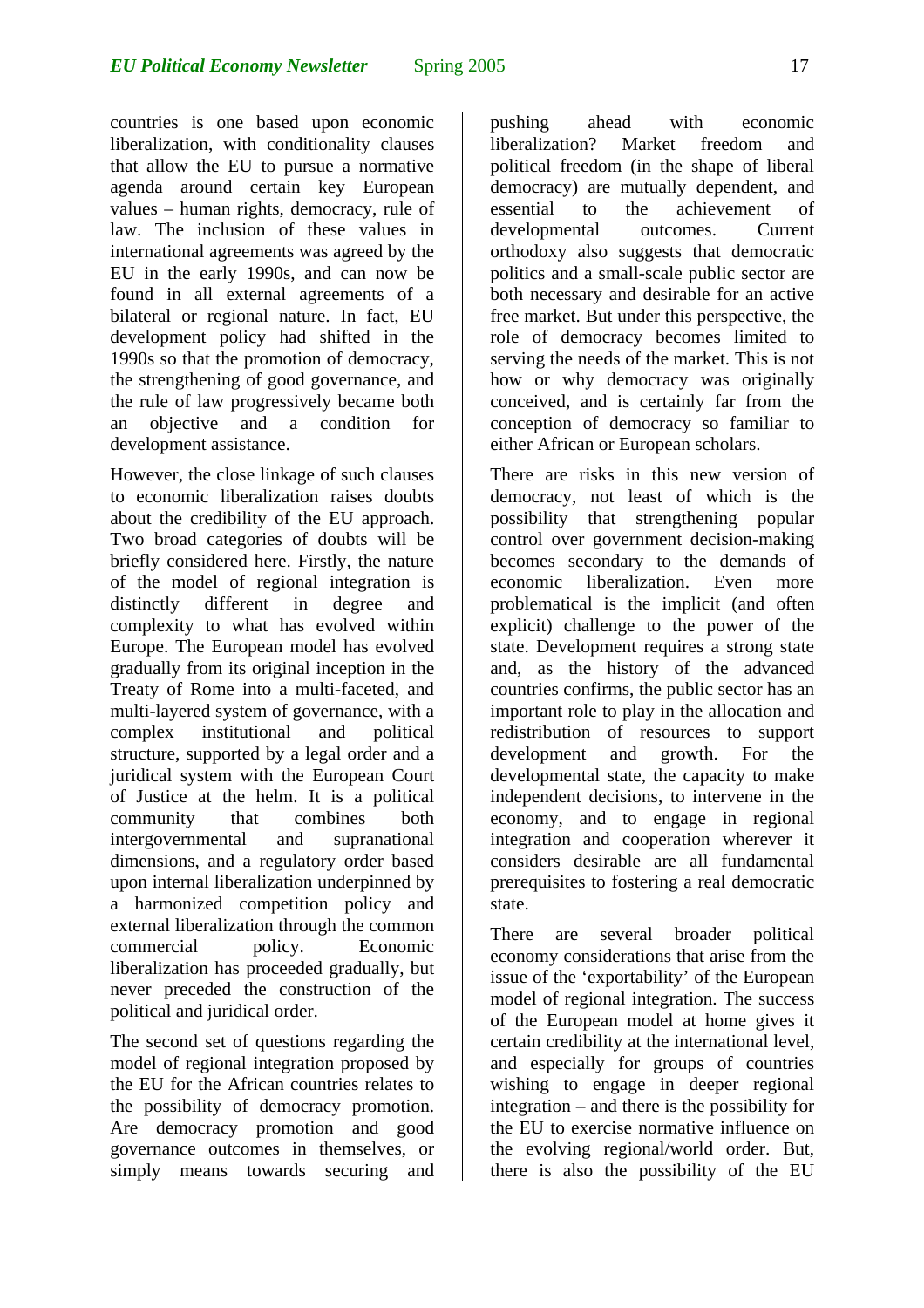exporting part of the model in the pursuit of its own interests, and in particular to promote economic liberalization in order to widen its own market access. Strengthening its role and position as a global actor is a key strategy for the EU, and one of the ways of securing that strategy is through the promotion of regional integration.

A political economy approach in the Susan Strange tradition will always seek to establish who benefits, and whose interests are served by exporting the European model of regional integration. It is not the intention here to suggest that the European model of regional integration is the best model. It happens to work (more or less) in Europe – but it is important to consider that the model emerged out of a particular configuration of historical, political, economic, and social conditions. This precise set of conditions cannot be replicated elsewhere, so it becomes difficult to replicate the integration model.

=========================================================

However, the EU model should now be given more serious consideration in any examination of the configuration of the global political economy, for the EU (through this regional model) has developed the 'actorness' to enable it to shape and structure regional orders elsewhere in the world. This means not simply promoting economic liberalization, which is part of globalisation processes already under way, but also that the promotion of the EU regulatory order, its rules, standards and norms and principles are being adopted or imitated. We can see the 'variable geometry' principle that underpinned earlier European internal integration processes now being extended beyond the EU to its international partners. A more detailed political economy approach would also help to identify the extent to which the EU model would or could be adopted in practice, for it is also a question of considering the interests in the receiving region.

# Data Resources Review **CID-World Bank DataMart**

### **Tal Sadeh**

*CID-World Bank DataMart* is a one-stop shop for cross-country political, economic, and demographic datasets. Users can retrieve all or part of pre-existing datasets, as well as combine variables from multiple sources to create custom-made datasets. The project is headed by David Epstein, Sharyn O'Halloran, and Robert Bates, and sponsored by the Harvard Center for International Development jointly with the World Bank. It is available at: [http://paradocs.pols.columbia.edu:8080/dat](http://paradocs.pols.columbia.edu:8080/datavine/MainFrameSet.jsp) [avine/MainFrameSet.jsp.](http://paradocs.pols.columbia.edu:8080/datavine/MainFrameSet.jsp)

Data can be downloaded or saved on the site for later use, an especially helpful option for co-authors. When a user downloads a dataset, they also get a codebook listing the authors of all variables they received, along with citation information. In addition, users with original and relatively good cross-country coverage data can have it added to the database, by sending it via e-mail to: [de11@columbia.edu](mailto:de11@columbia.edu). The database is free, but registration is required to use it. The table on the next page details currently available datasets on *CID-World Bank DataMart* and the following discussion provides a brief summary of each and information on using the DataMart.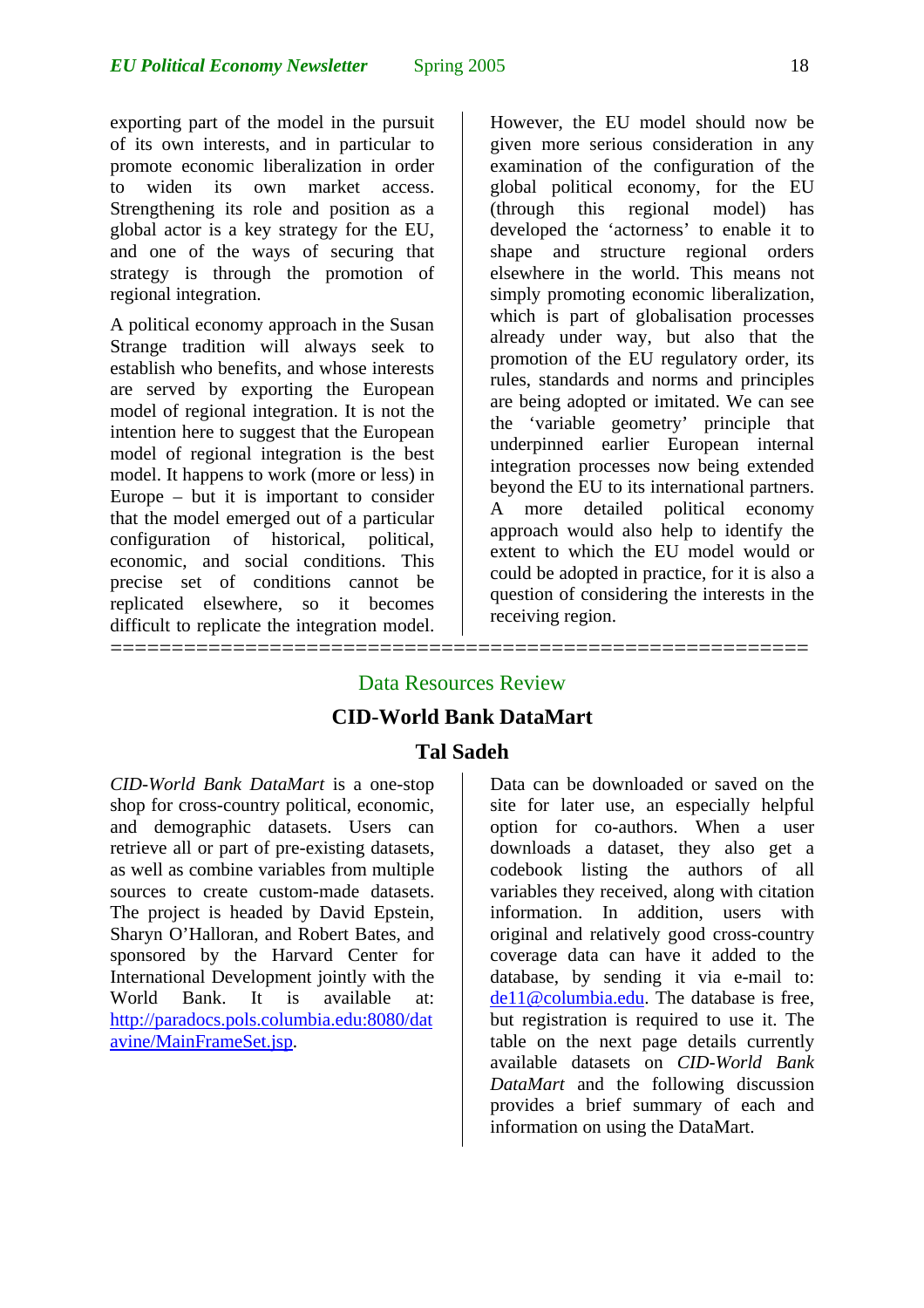| Dataset name                             | Author(s)                                | Variables | Period     | Countries |
|------------------------------------------|------------------------------------------|-----------|------------|-----------|
| Database of Political<br>Institutions    | Phil Keefer                              | 108       | 1975-1995  | 177       |
| Polity III                               | <b>Ted Robert Gurr</b>                   | 23        | 1960-1994  | 160       |
| <b>Political Handbook</b>                |                                          | 71        | 1960-1994  | 160       |
| <b>Political Constraints</b><br>(Henisz) | Witold Henisz                            | 17        | 1960-1994  | 160       |
| Easterly                                 | William Easterly                         | 9         | 1960-1990* | 262**     |
| Easterly and Levine                      | William Easterly and<br>Ross Levine      | 11        | 1960-1989  | 158       |
| <b>Governance Indicators</b>             | Dani Kaufmann and<br>Pablo Zoido         | 6         | 1998       | 178       |
| <b>International Aid</b>                 | Craig Burnside and<br>David Dollar       | 19        | 1975-1995  | 132       |
| Penn World Tables                        | Alan Heston and<br><b>Robert Summers</b> | 29        | 1950-1992  | 152       |
| <b>Barro-Lee Education Data</b>          | Robert Barro and Jong-<br>Wha Lee        | 66        | 1960-1994  | 118       |

*Datasets available on CID-World Bank DataMart* 

\* One observation per decade. \*\* Including regions within countries.

Phil Keefer's Database of Political Institutions offers a wide variety of variables describing the political system in each country. Variables describe the chief executive (for example, is he/she directly elected? a military officer? can serve multiple terms?) and his/her party (name, time in office, religious affiliation). Other variables cover the legislature (fractionalization, type of majority); electoral rules; largest, second and third largest governing parties (right-wing? rural? how many seats?); and similar data for opposition parties. Finally, data is also available on political polarization and various parameters of federalism.

Polity III offers indicators of autocracy and democracy, characteristics of authoritarianism, and indicators of regime transition. This dataset is an old version of *Polity IV* project, available at: [http://www.cidcm.umd.edu/inscr/polity/.](http://www.cidcm.umd.edu/inscr/polity/) *Polity IV Project on Political Regime* 

*Characteristics and Transitions*, run by the Center for International Development and Conflict Management (CIDCM) at the University of Maryland, is not only more up-to-date, but also covers a much longer period (1800-2003) and 33 variables. However, some users may find the smaller dataset offered in *CID-World Bank DataMart* more manageable, since it retrieves subsets of information more easily than *Polity IV*.

Heston and Summers's Penn World Table provides purchasing power parity and national income accounts converted to international prices. This is one of the best databases for international comparisons. Its full version (available at: <http://pwt.econ.upenn.edu/>) has data on 179 countries for 1950-2000. The version available in *CID-World Bank DataMart* is more restricted in its time span and choice of countries and does not improve accessibility.

Witold Henisz's Political Constraints dataset deals mostly with inter-institutional relations. For example, is the legislature in opposition to the executive? Are courts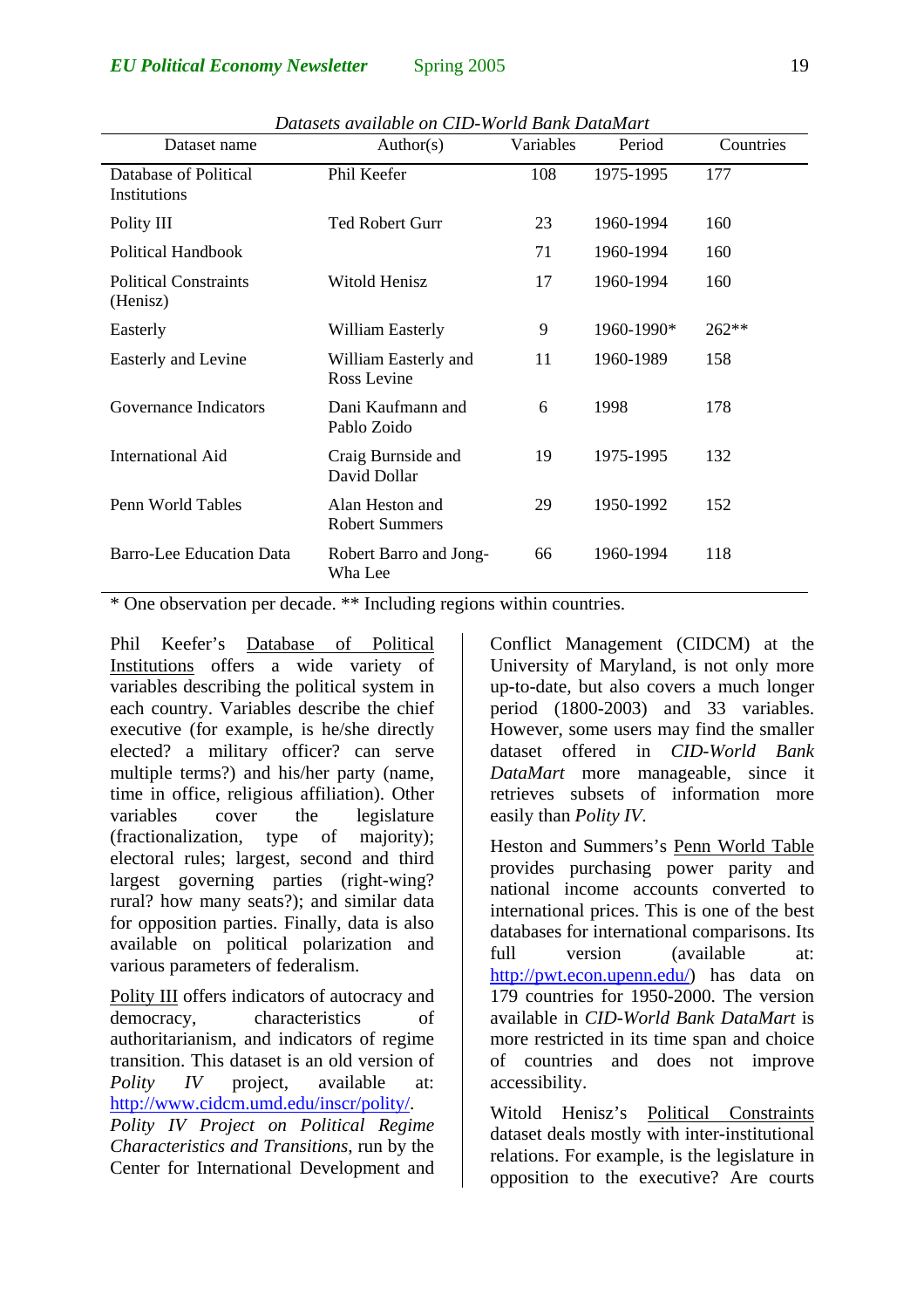independent? Is the legislature effective? It is also available at: [http://www](http://www-management.wharton.upenn.edu/henisz/)[management.wharton.upenn.edu/henisz/.](http://www-management.wharton.upenn.edu/henisz/) Easterly and Levine's dataset is more focused on parameters of civil unrest such as riots, coups, anti-government demonstrations, and civil wars. It is also much clearer on the meaning and significance of its indicators than are the other datasets. However, it does not seem highly relevant to EU member states.

William Easterly's dataset has a rather narrow range of variables, offering data on vaguely related indicators, such as child labour, strikes, war deaths and military expenditure. Burnside and Dollar's dataset on International Aid provides detailed information on the structure of foreign aid (Is it multilateral? How is it disbursed? Is it in the form of grants or loans?).

Kaufmann and Zoido's Governance Indicators focuses on government-market relations with indicators on corruption and regulations, but offers only a limited choice of variables. The Barro-Lee Education dataset details the percentage of schooling and average schooling years in the population by level (primary, secondary and higher), sex and age. The Political Handbook dataset resembles the *Database of Political Institutions*, but focuses on the party structure of the legislature rather than on the government.

To download data hit the 'Browse' button on the toolbar, and enter Dataset View, with all available datasets listed. Clicking on a dataset will list its variables. To download the entire dataset click on the 'Quick Download' link. Depending on how your browser is configured, you will either be presented with a comma delimited file, or the file will be automatically opened in Microsoft Excel. For selective downloading click on the 'Variables', 'Years' and 'Countries' tabs and use the checkboxes. Years and countries can be selected individually or by groups. Years are grouped by decades, and countries by regions. One region of interest

to our readers of course is the EU. However, the ten new member states are absent from this group. Users can view their subset, download it, or add it to their data cart. Be sure to first allow pop-ups for these functions to work.

Use the data cart to combine variables from more than one dataset. Select variables from one set and then click on 'Add Subset to Data Cart.' Repeat this process for each desired dataset. Use the top toolbar to switch to 'Cart View,' where you can view your current data cart's contents, download it or delete variables from it. To save a data cart for later use, click the 'Save Data Cart' button in 'Cart View.' Fill in the details in the pop up window and indicate whether to make the data cart public. Public data carts enable anyone logging on to the system (such as co-author) to see your data cart and update it. To retrieve a saved data cart go to the 'Archive' button on the top menu. Your saved carts as well as all publicly saved carts are listed. Make sure to save variables currently in a data cart before taking another data cart from the archive, or your current data cart will be lost.

*CID-World Bank DataMart* is probably still in its early phases. Most of the datasets offer hardly any explanation of variables or methods of data gathering and analysis. Information in codebooks of datasets is incomplete. There is a degree of overlap among some of the datasets. However, data is easy to retrieve and handle (no need to save files first and then open in different applications). Perhaps the greatest advantage of *CID-World Bank DataMart* is its interactive nature, allowing users to share their thoughts with authors of existing datasets (click on 'Comments' on each variable's line) as well as post their own datasets. Teams of researchers can use *CID-World Bank DataMart* to collaborate on a project. There is a great potential here for a true data market – it all depends on users making more original data publicly available.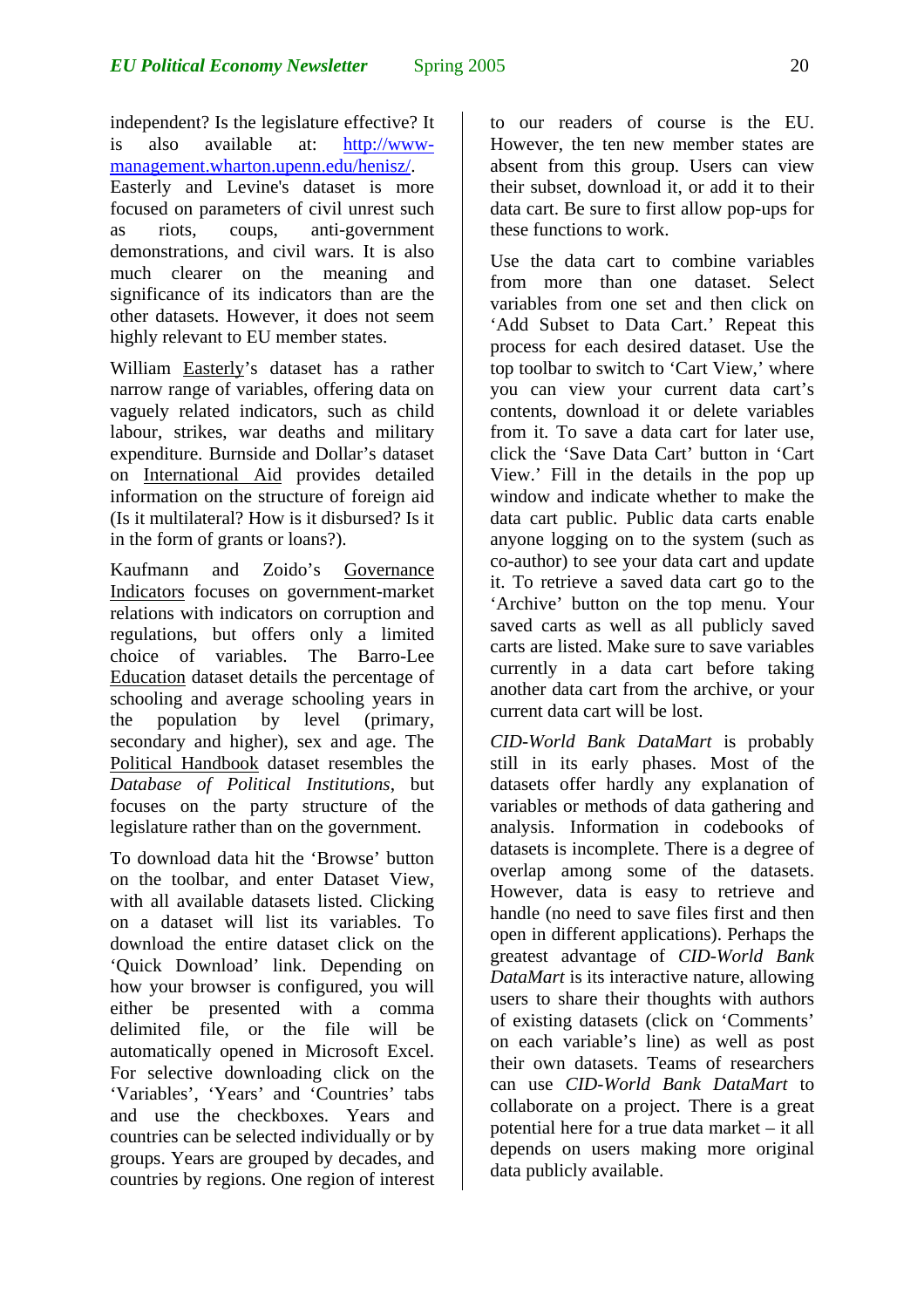#### Members' News

**Alfred Tovias** is on sabbatical leave from the Hebrew University October 2004−October 2005. He is a Visiting Research Fellow at the CEPII (Centre d'Etudes Prospectives et d'Informations Internationales) in Paris for the first semester and a Visiting Research Fellow at the OECD's Development Centre for the second semester. He can be contacted at his usual email address mstovi@mscc.huji.ac.il

Fran Burwell (the Atlantic Council), Rachel Epstein (EUI), John Peterson (Edinburgh), **Mark Pollack** (Temple), Joseph Quinlan (Bank of America), Helen Wallace (EUI) and **Alasdair Young** (Glasgow) and Deloitte Brussels have been awarded a contract by the European Commission's DG RELEX to conduct a review of the framework for relations between the European Union and the United States. The report, due in April, will inform the Commission's proposals for the EU-US summit this summer.

#### Members' Recent and Forthcoming Publications

=========================================================

=========================================================

**James Angresano**, 'European Union Lessons for ASEAN: The Importance of Contextual Specificity,' *Journal of Asian Economics* 14 (6), 2004, pp. 909-26.

**Rafael Leal-Arcas**, 'The Significance of the Nice Treaty and Constitutional Treaty in Relation to Services Trade in the Doha Round Framework' *International Relations and Politics Online Quaterly* (forthcoming 2005)

**Rafael Leal-Arcas**, 'Doha Negotiations on Services Trade: Consequences of the Nice Treaty Reform and the Constitutional Treaty,' The Federal Trust for Education and Research online Papers, 22/04, 2004, pp. 1-11, [www.fedtrust.co.uk/uploads/](http://www.fedtrust.co.uk/uploads/) constitution/22\_04.pdf

**Rafael Leal-Arcas**, 'The WTO and the EC: The Three-Level Game of Decision-Making. What Multilateralism Can Learn from Regionalism,' European Integration online Papers, 8/14, 2004, pp. 1-43, eiop.or.at/eiop/texte/2004-014.htm

**Sophie Meunier**, 'Anti-Americanisms in France,' *European Studies Newsletter*, 34 (3/4), January 2005 [www.princeton.edu/](http://www.princeton.edu/ ~smeunier/Meunier CES Newsletter 0105.pdf)  [~smeunier/Meunier%20CES%20Newslette](http://www.princeton.edu/ ~smeunier/Meunier CES Newsletter 0105.pdf) [r%200105.pdf](http://www.princeton.edu/ ~smeunier/Meunier CES Newsletter 0105.pdf)

Karen Alter and **Sophie Meunier**, 'Banana Splits: Nested and Overlapping Regimes in the Transatlantic Banana Trade Disptute' Kellogg Working Paper #322, Dispute Resolution Center, Northwestern University, 2005.

**AlfredTovias** and Mehmet Ugur, 'Can the EU Anchor Policy Reform in Third Countries? An Analysis of the EURO-MED Partnership,' *European Union Politics*, 5/4, 2004, pp. 395-418.

**Alfred Tovias**, 'Thinking Ahead: Israel's Future Relations With The European Union in P.Herrmann and A.Tausch (eds), *The Mediterranean, The World System and The 'Wider Europe'*, Vol. 1, Dar Al Islam, 2004, pp.198-208. [www.fscpo.unict.it/](http://www.fscpo.unict.it/) EuroMed/DaralIslam1.pdf